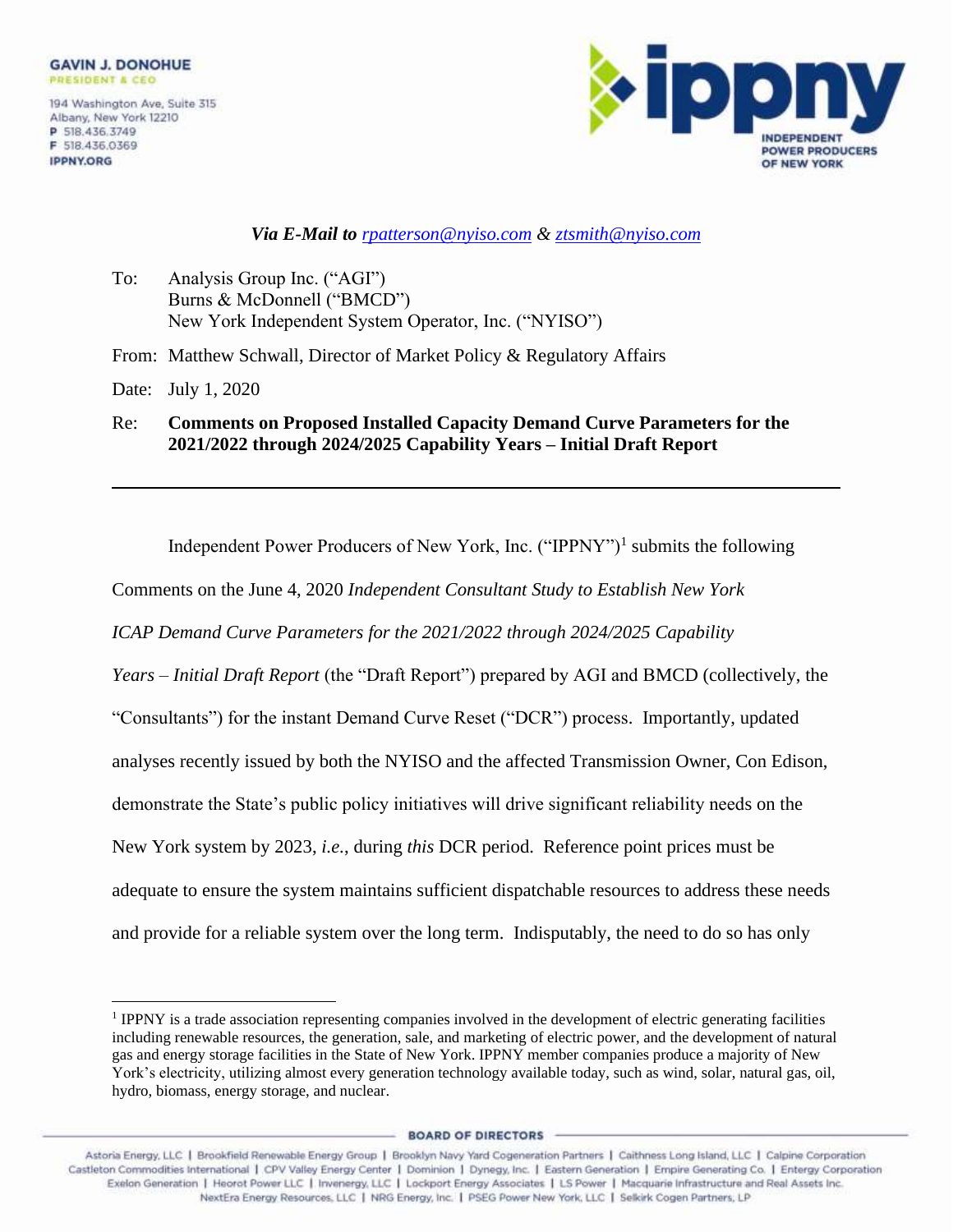become more immediate. Aspects of the Draft Report, however, are materially deficient and will not produce the price signals needed to support this investment. IPPNY thus urges the Consultants to revise the Draft Report as established herein.

#### **Background**

The fundamental purpose of capacity markets is to ensure resource adequacy. The Federal Energy Regulatory Commission ("FERC")-approved demand curve structure does so by establishing market price signals that provide a level of compensation that is adequate to attract new resources and retain needed existing resources to promote system reliability over the long term while neither under-compensating nor over-compensating generators. <sup>2</sup> The reference point price signals reflect the net cost of new entry ("CONE") of a proxy peaking plant, *i.e.,* the costs of developing and operating a flexible and dispatchable resource capable of meeting peak load requirements and associated long-term resource adequacy needs.<sup>3</sup> To date, the selected proxy peaking plant technology has been a gas turbine facility, in part, because of its flexibility and dispatchability.

Significant developments have occurred since the last DCR process that must be taken into account for the ICAP Demand Curves to continue to effectively ensure resource adequacy. Accelerating its focus on combatting climate change since the last DCR process concluded in 2016, New York State has taken a number of actions and correspondingly implemented incentive programs to support renewable and energy storage resources. Most significantly, the Climate Leadership and Community Protection Act ("CLCPA") enacted last summer mandates 70% of electricity consumed in New York State must be produced by renewable resources by 2030 and

<sup>&</sup>lt;sup>2</sup> See New York Independent System Operator, Inc., 103 FERC ¶61,201 (2003); New York Independent System Operator, Inc.,122 FERC ¶ 61,211 (2008) at P 103.

<sup>3</sup> See NYISO, Market Administration and Control Area Services Tariff ("MST"), Section 5.14.1.2.1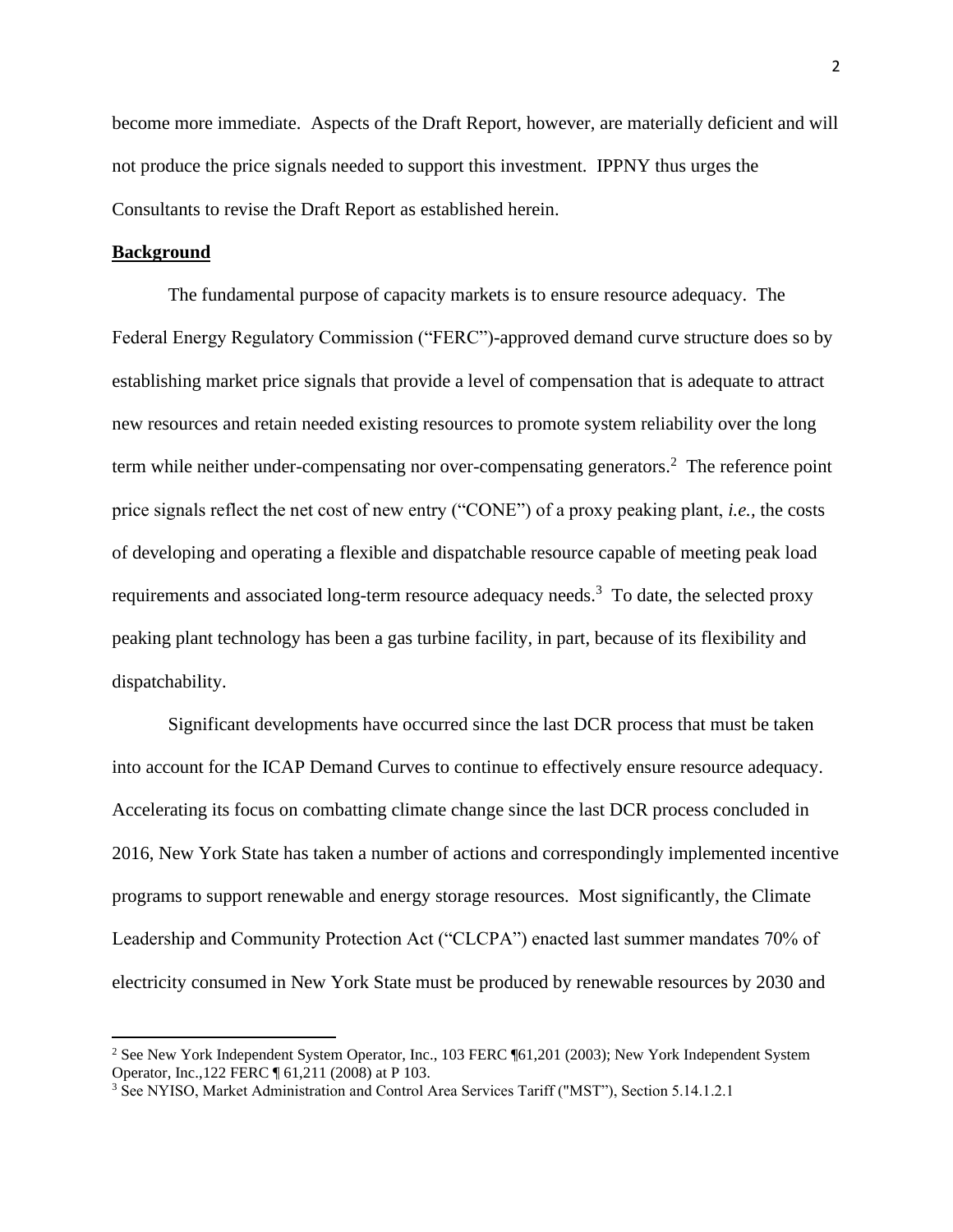requires installation of 6,000 MW of solar by 2025, 3,000 MW of energy storage by 2030, and 9,000 MW of offshore wind by 2035.<sup>4</sup> In addition, the CLCPA requires that the power sector must be emissions free by 2040, thereby prohibiting the operation of fossil-fueled resources – the technology historically selected as the DCR proxy peaking unit. To date, the State has awarded out-of-market contracts to 5,721 MW of onshore and offshore renewable resources.<sup>5</sup>

Of equal importance to this DCR process, last December, the State also implemented new environmental regulations, known as the Peaker Rule, substantially restricting the permitted nitrogen oxides ("NOx") emission levels for peaking units by 2023 and lowering permitted emission levels even further by 2025 – the exact type of flexible units needed to meet reliability requirements on which the ICAP Demand Curves are based.<sup>6</sup> The Peaker Rule applies to a

<sup>5</sup> *See* New York State Energy Research and Development Authority ("NYSERDA") Renewable Energy Standard Tier 1 Solicitations for 2017, 2018, and 2019, available at [https://www.nyserda.ny.gov/All-](https://www.nyserda.ny.gov/All-Programs/Programs/Clean-Energy-Standard/Renewable-Generators-and-Developers/RES-Tier-One-Eligibility/Solicitations-for-Long-term-Contracts)[Programs/Programs/Clean-Energy-Standard/Renewable-Generators-and-Developers/RES-Tier-One-](https://www.nyserda.ny.gov/All-Programs/Programs/Clean-Energy-Standard/Renewable-Generators-and-Developers/RES-Tier-One-Eligibility/Solicitations-for-Long-term-Contracts)[Eligibility/Solicitations-for-Long-term-Contracts;](https://www.nyserda.ny.gov/All-Programs/Programs/Clean-Energy-Standard/Renewable-Generators-and-Developers/RES-Tier-One-Eligibility/Solicitations-for-Long-term-Contracts) *see also* NYSERDA Offshore Wind Solicitation for 2018, available at [https://www.nyserda.ny.gov/All-Programs/Programs/Offshore-Wind/Focus-Areas/Offshore-Wind-](https://www.nyserda.ny.gov/All-Programs/Programs/Offshore-Wind/Focus-Areas/Offshore-Wind-Solicitations/2018-Solicitation)[Solicitations/2018-Solicitation.](https://www.nyserda.ny.gov/All-Programs/Programs/Offshore-Wind/Focus-Areas/Offshore-Wind-Solicitations/2018-Solicitation) Structured on competitive market economic principles, the NYISO's markets to date have not been designed to value the emissions free attributes of these resources, compensation which would facilitate investment in these resources. The NYISO's carbon pricing proposal would value the emissions free attributes of these resources, but the State has so far decided not to weigh in on the concept, instead choosing to rely on request for proposal processes to hand-select the individual resources used to meet CLCPA mandates. If the recommendations contained in the CES 2.0 Whitepaper are adopted, procurements by NYSERDA will continue under the various CES initiatives – and will include an entirely new initiative focused on New York City access to larger amounts of renewable resources – at an accelerated pace for the foreseeable future. (*See* CES 2.0 Whitepaper, *passim*.)

<sup>4</sup> New York State Climate Leadership and Community Protection Act, S.B. 6599, 2019 Leg., 242nd Sess. (N.Y. 2019) (codifìed as Ch. 106, L.2019) (the "CLCPA "). The CLCPA builds on the PSC's implementation of its Clean Energy Standard ("CES") program implemented on August 1, 2016. (*See* NYPSC Case 15-E-0302, *Proceeding on Motion of the Commission to Implement a Large-Scale Renewable Program and a Clean Energy Standard,* Order Implementing Clean Energy Standard (issued and effective August 1, 2016) (hereinafter, "CES Proceeding" and "CES Order," respectively.) Solicitations under the CES Program that have led to the award of far more Statebacked incentive contracts began in 2017, have been held annually and are expected to announce even larger contract awards through at least 2027. For example, the CES 2.0 Whitepaper issued earlier this month proposed that NYSERDA will issue awards for 4,500 GWh/year of Tier 1 resources and 750 MW to 1,000 MW per year of OSW resources through 2027. (See NYPSC Case 15-E-0302, *supra*, "White Paper on Clean Energy Standard Procurements to Implement New York's Climate Leadership and Community Protection Act" (issued June 18, 2020) (hereinafter, "CES 2.0 Whitepaper").)

<sup>6</sup> *See* 6 NYCRR Subpart 227-3; *see also Adopted Subpart 227-3, Ozone Season Oxides of Nitrogen ("NOx") Emission Limits for Simple Cycle and Regenerative Combustion Turbines*, Dep't of Envtl. Conserv., available at [https://www.dec.ny.gov/regulations/116131.html.](https://www.dec.ny.gov/regulations/116131.html)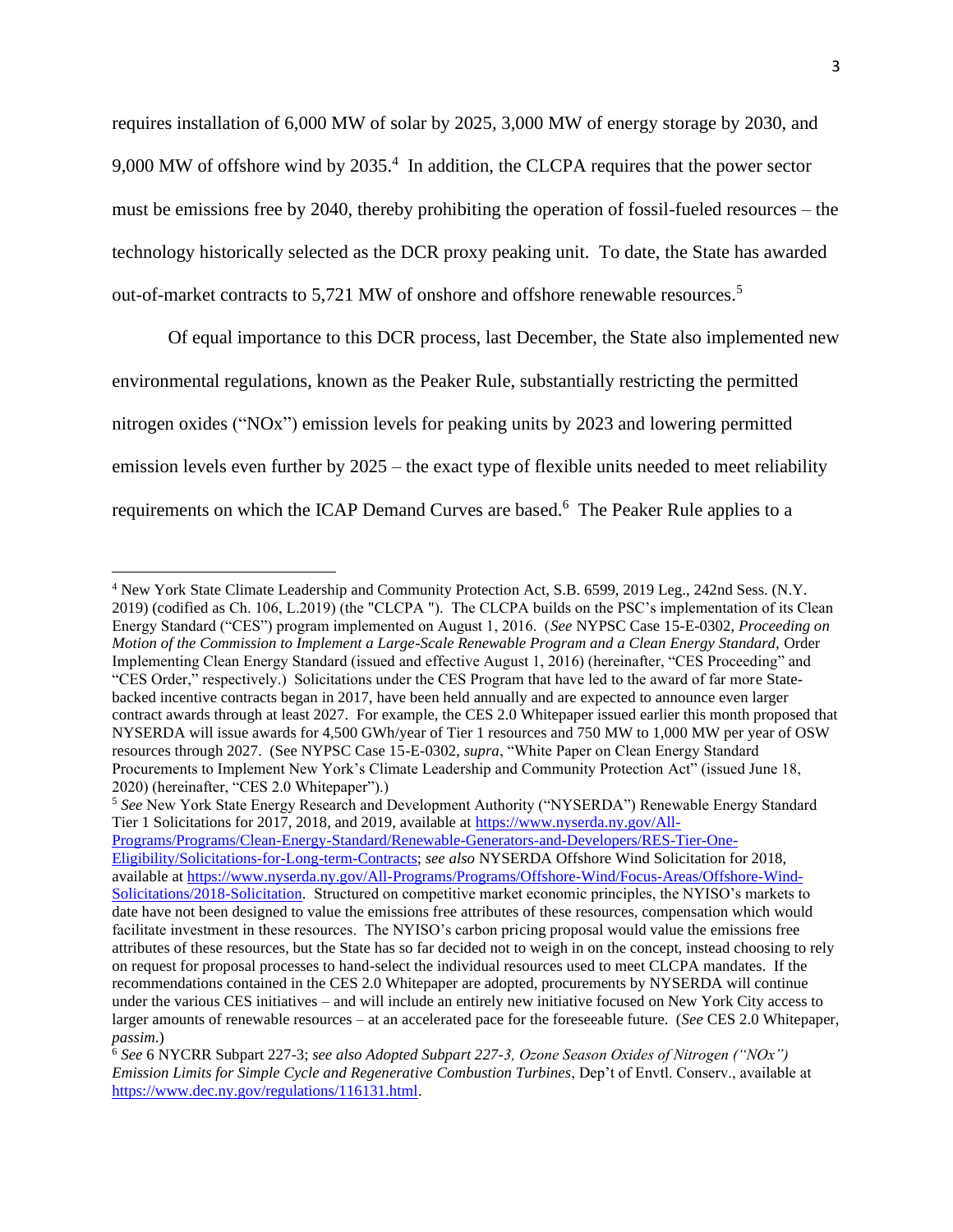substantial number of New York City and Long Island peaking plants. As evidenced in compliance plans filed in March, many of these units will retire – a result captured in the NYISO's Reliability Planning process underway contemporaneous with this DCR process.

As reflected in the analyses presented at the June 19, 2020, meeting of the Electric System Planning Working Group, while many of these resources will be permitted to retire  $-a$ fact, as noted below, that should be reflected in the DCR process modeling – both resource adequacy deficiencies and transmission security violations will result from the retirement of a subset of these units. Of the reliability needs identified, there are two resource adequacy deficiencies in Zone J load pockets – a 110 MW deficiency beginning in 2023 and growing to 180 MW by 2030, and a 360 MW deficiency beginning in 2025 and growing to 370 MW by 2030. Transmission security violations begin in 2025 and grow to 1,075 MW by 2030. It is thus more critical than ever that adequate price signals are provided in this DCR process to incentivize the investment necessary to ensure resource adequacy in New York going forward.<sup>7</sup>

At the same time that the grid is expected to become composed of a larger amount of intermittent resources in accordance with the CLCPA and the Peaker Rule, New York public policy is also expected to significantly increase energy consumption and, potentially, peak demand levels. New York City's adoption of Local Law 97 requires greater electrification of

<sup>7</sup> *See* 2020 RNA Preliminary (1st Pass) Reliability Needs (hereinafter, "2020 RNA"), available at [https://www.nyiso.com/documents/20142/13200831/02%202020RNA\\_1stPassRN.pdf/8a0de336-bd24-1260-dc4b-](https://www.nyiso.com/documents/20142/13200831/02%202020RNA_1stPassRN.pdf/8a0de336-bd24-1260-dc4b-5df58cdb049f)[5df58cdb049f;](https://www.nyiso.com/documents/20142/13200831/02%202020RNA_1stPassRN.pdf/8a0de336-bd24-1260-dc4b-5df58cdb049f) *see also* 2020 RNA Con Edison Preliminary Findings, available at [https://www.nyiso.com/documents/20142/13200831/03%202020%20RNAConEd%20Local%20System%20Base%](https://www.nyiso.com/documents/20142/13200831/03%202020%20RNAConEd%20Local%20System%20Base%20Case%20Assessments%20Results.pdf/17424cd7-3cef-3637-2388-5a27654af266) [20Case%20Assessments%20Results.pdf/17424cd7-3cef-3637-2388-5a27654af266.](https://www.nyiso.com/documents/20142/13200831/03%202020%20RNAConEd%20Local%20System%20Base%20Case%20Assessments%20Results.pdf/17424cd7-3cef-3637-2388-5a27654af266) It bears note that the New York State Reliability Council has demonstrated that interconnecting more intermittent resources to the grid results in a lower reliability contribution of these resources and the need to significantly increase the Installed Reserve Margin ("IRM") for the New York Control Area ("NYCA") in both ICAP and Unforced Capacity ("UCAP") terms, particularly if accompanied by retirement of higher availability traditional dispatchable resources. (*See* The Impact of High Intermittent Renewable Resources on the [IRM] for New York at P 3, available at [http://www.nysrc.org/PDF/Reports/HR%20White%20Paper%20-%20Final%204-9-20.pdf.](http://www.nysrc.org/PDF/Reports/HR%20White%20Paper%20-%20Final%204-9-20.pdf))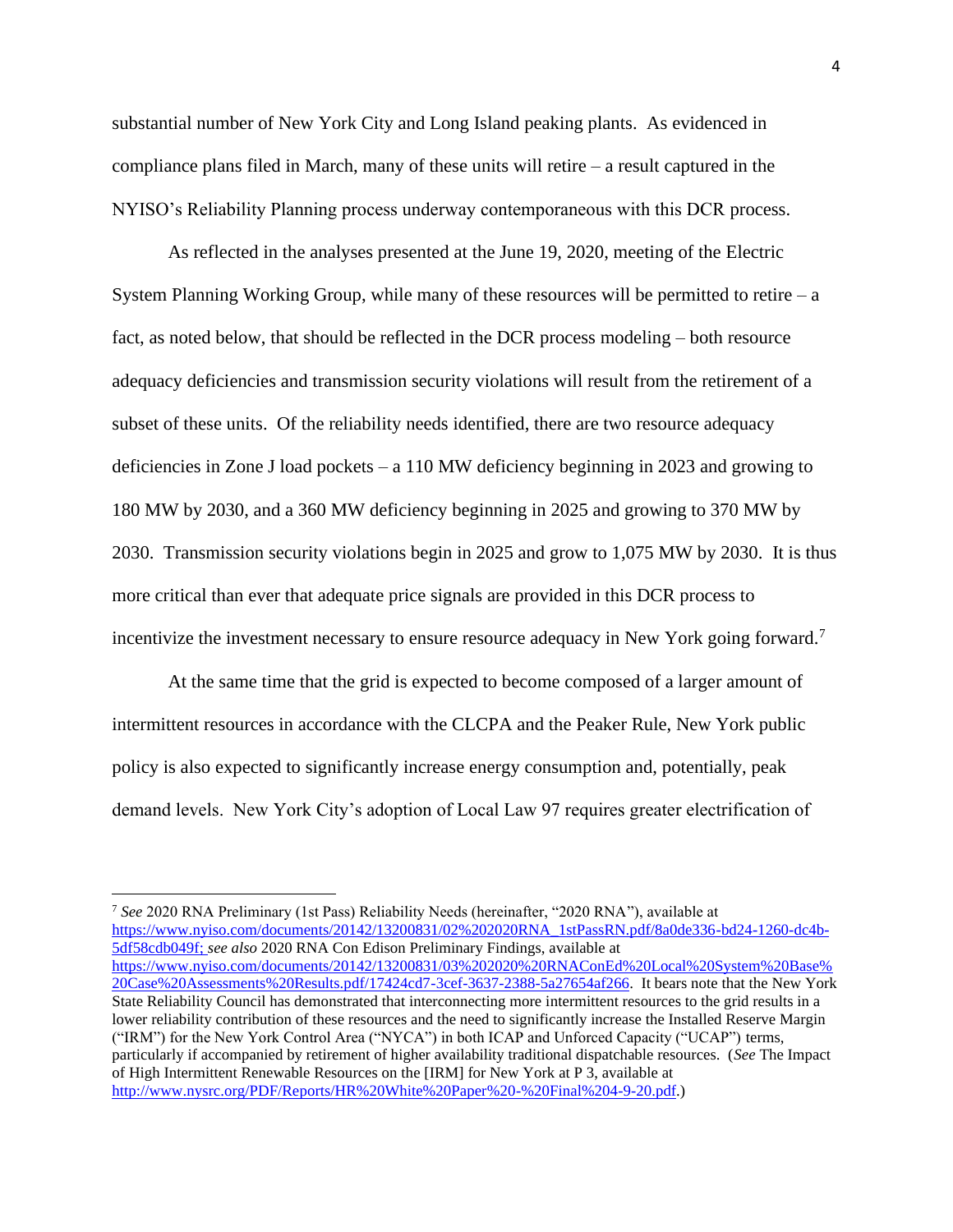buildings to offset on-site fuel oil or natural gas combustion for heating and cooling purposes, which increases system peak demand. $8$  Likewise, the CLCPA mandates that 22 million tons of carbon dioxide be reduced from the economy through further enhanced energy efficiency and electrification measures.<sup>9</sup>

With reliability – and, concomitantly, resource adequacy remaining paramount – this is the investment environment upon which IPPNY has considered the Consultants' recommendations and provides these comments. Across the board, the Consultants' recommendations appear to include aggressively low cost assumptions for components of the gross CONE of the proxy peaking plant technology precisely at the very time when it is critical for the Demand Curves to provide adequate investment signals to new technologies and needed existing dispatchable resources to enable the State's goals to be manifested while meeting impending reliability needs (discussed further herein). In large part, the Consultants' assumptions omit important system composition changes that cannot reasonably be ignored, and the recommendations focus too heavily on theoretical models of how merchant investment should occur and not enough on how the New York system actually operates and how the existing laws, regulations, and New York's unique political and regulatory climate have impacted, and can be expected to continue to impact, New York-specific investments.

<sup>8</sup> *See* Local Laws of the City of New York for the Year 2019 – No. 97. Available at, [https://www1.nyc.gov/assets/buildings/local\\_laws/ll97of2019.pdf.](https://www1.nyc.gov/assets/buildings/local_laws/ll97of2019.pdf)

<sup>9</sup> *See* New York's Nation Leading Climate Targets, available at [https://climate.ny.gov/.](https://climate.ny.gov/)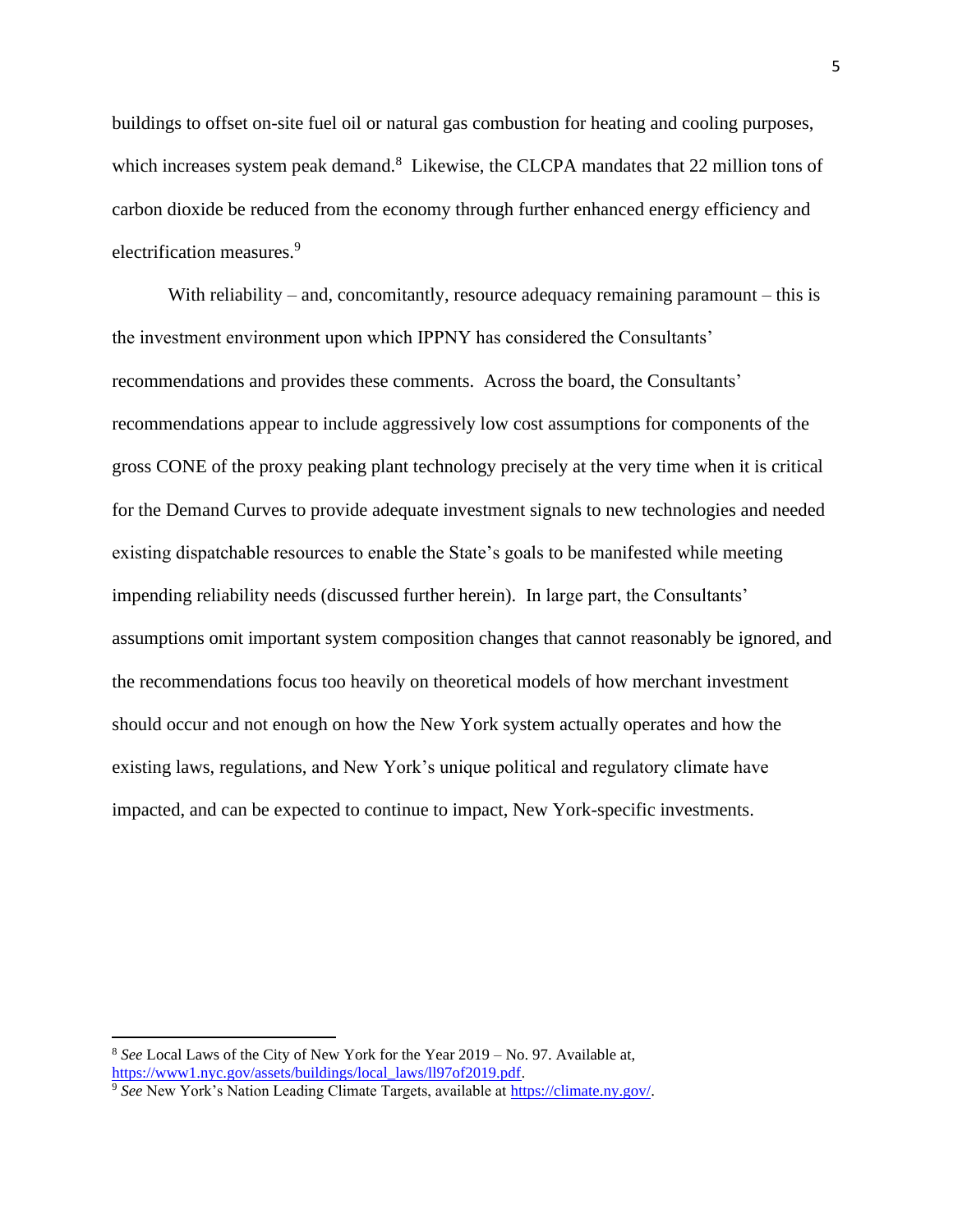# **A. The Consultants' Preliminary Level of Excess Adjustment Factors Must Reflect the Resources Expected to be on the NYISO System To Effectively Align with the Assumptions Used, and the Approach Taken, in the NYISO's Comprehensive Planning Processes and Meet the System's Resource Adequacy Needs.**

The NYISO's MST requires that the costs and revenue estimates used in determining the ICAP Demand Curves reflect system conditions with capacity equal to the applicable minimum ICAP requirement adjusted to incorporate the size of the peaking plant in the NYCA and each Locality.<sup>10</sup> To do so, the Level of Excess Adjustment Factors ("LOE-AFs") modify the historical, three-year average of Locational Based Marginal Prices and reserve prices used in the net Energy and Ancillary Services ("EAS") revenue calculations to approximate prices under LOE conditions. The supply and load assumptions that are used to determine the LOE-AFs are critical inputs for just and reasonable ICAP Demand Curves to be set, and, therefore, must incorporate updates to the system composition to provide accurate information at the time the Demand Curve parameters are set.

All of the NYISO's planning studies rely on the same set of base case inclusion rules to define the resource assumptions used in their respective base case assessments.<sup>11</sup> In the Draft Report, the Consultants state that they relied on supply and load assumption data from the 2019 Congestion Assessment Resource Integration Study ("CARIS") Phase 1 Base Case – the study to conduct the NYISO's Economic Planning Process under the CSPP – to set the LOE-AFs using GE Energy Consulting's ("GE") Multi-Area Production System ("GE-MAPS").<sup>12</sup> Based on its

<sup>10</sup> MST, Section 5.14.1.2

<sup>&</sup>lt;sup>11</sup> The NYISO's the Comprehensive System Planning Process ("CSPP") consists of the Economic Planning Process, the Reliability Planning Process, and the Public Policy Planning Process.

<sup>&</sup>lt;sup>12</sup> Draft Report at PP 102-103.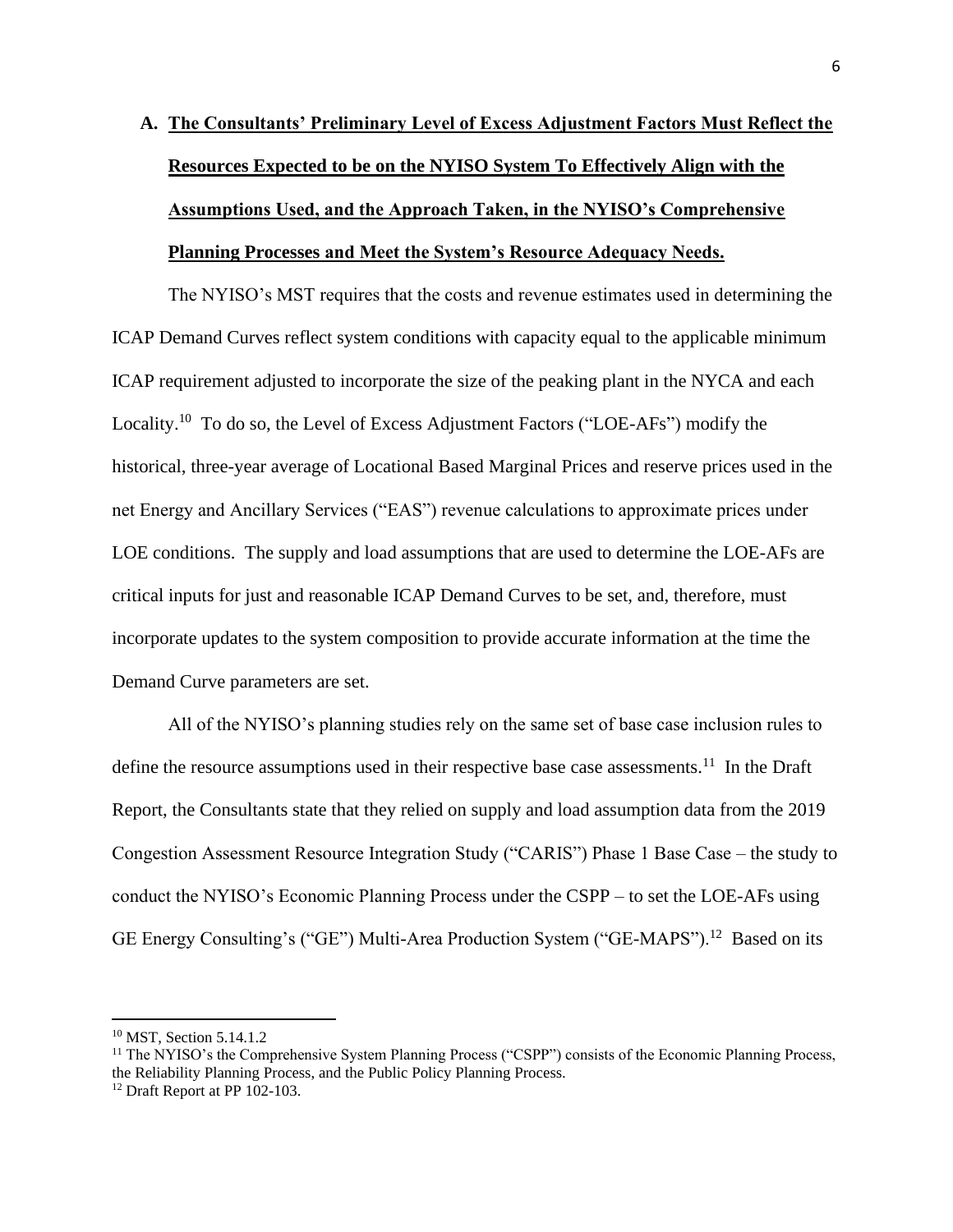start date, the CARIS Phase 1 Base Case utilized supply and load information from the 2019 Gold Book plus known changes through the point the assumptions were finalized on July 31, 2019.<sup>13</sup> In contrast, while it began with the CARIS Phase I Base Case, the base case the NYISO more recently finalized for its 2020 Reliability Needs Assessment this spring incorporated system composition changes since last July ("2020 RNA").<sup>14</sup> To do so, the 2020 RNA utilized supply and load information from the 2020 Gold Book and from generators' compliance plans submitted in response to the Peaker Rule, consistent with the NYISO's base case inclusion rules.<sup>15</sup> Since the CARIS Phase I Base Case was finalized nearly a year ago, the changes to the system that have either already occurred or are now known will occur during this DCR period have been significant. The information relied upon to date to calculate the LOE-AFs on which resources are expected to be operating over the four-year DCR period is, therefore, unnecessarily stale given that more updated information on expected resources is readily available.

Incorporating these adjustments into the LOE-AF calculations is critical given the system impacts of these resources. On June 19, 2020, the NYISO presented the first pass results of its 2020 RNA. The 2020 RNA identifies both reliability and transmission security needs occurring over the study period.<sup>16</sup> Specifically, the NYISO has identified transmission security violations beginning in 2024 and a Loss of Load Expectation ("LOLE") resource adequacy violation beginning in 2026 and increasing in severity through 2030 due to retirements and projected load

<sup>13</sup> *See* 2019 CARIS Base Case Results: Preliminary at P 4*,* available at

https://www.nyiso.com/documents/20142/8193286/06%202019\_CARIS\_1\_Base.pdf/035ba2a0-c022-8021- 7111-ccc975a6bcd3. The CARIS Phase I report was approved by the BIC on June 24, 2020 and by the MC today, and is expected to be approved by the NYISO's Board in July. This action triggers the development of the CARIS Phase II base case in July, which was the basis for the assumptions used in the 2016 DCR process.

 $14$  The 2020 RNA is the study that informs the Reliability Planning Process.

<sup>15</sup> *Id*. at P 18.

<sup>16</sup> 2020 RNA at PP 28-34.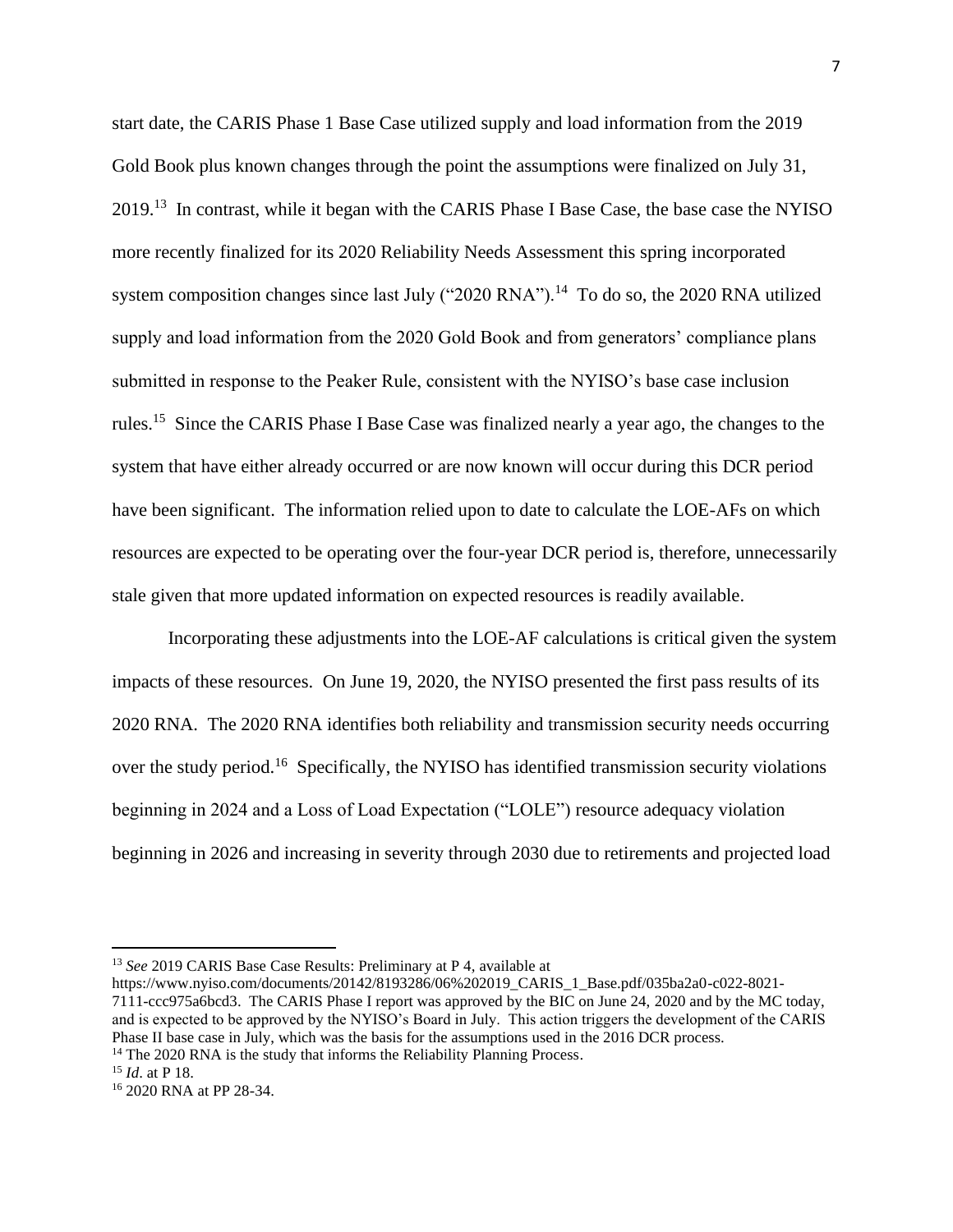growth.<sup>17</sup> The RNA results make it clear that the stale assumptions concerning future operation of resources from the CARIS base case grossly overstate the resources operations that the NYISO expects to have on the system. Having an accurate representation of future resources is important to make sure that the LOE-AF values are not overstated.

AGI should thus be provided LOE-AFs that have been updated by inputting into GE-MAPS the changes to future resource entry and exit that are assumed as part of the 2020 RNA base case because, *inter alia,* that more recent base case reflects nearly an entire year's worth of new information regarding the current and future status of supply compared to the stale CARIS Phase 1 Base Case. Failure to do so would overstate the LOE-AFs and produce artificially inflated EAS revenues, resulting in unjust and unreasonable Demand Curves. Specifically, AGI should be provided LOE-AF calculations that assume known and expected generation additions and deactivations consistent with the base case inclusion rules while retaining sufficient generation to solve the reliability needs identified on the system consistent with the information presented at the June 19 ICAP Working Group meeting.<sup>18</sup>

## **B. Modifications to the Draft Report Are Required to Accurately Reflect the Gross**

## **CONE of the Fossil-Fueled Proxy Peaking Unit in All Zones.**

The Consultants' proposed Demand Curve parameters significantly understate the gross CONE of the fossil-fueled proxy peaking technologies. The financial parameters do not adequately capture the risks associated with developing a fossil-fueled peaking unit in New York

<sup>&</sup>lt;sup>17</sup> *Id.* at PP 28-29 and 43-44. The NYISO will next request, and consider, updates to Local Transmission Owner Plans to upgrade the local transmission and distribution systems.

<sup>&</sup>lt;sup>18</sup> *Id.* at PP 12-16. Importantly, the assumed resource additions in the 2020 RNA includes several hundred MW of wind facilities. Adding resources with low UCAP ratings, such as wind facilities, results in an increase in the IRM. The NYISO LOE-AF estimates need to account for the reduced reliability value of these wind resources either by increasing the future assumed IRM when estimating how much load to add to estimate the LOE-AF values or by derating the added load related to Wind Facility additions to account for the IRM increase.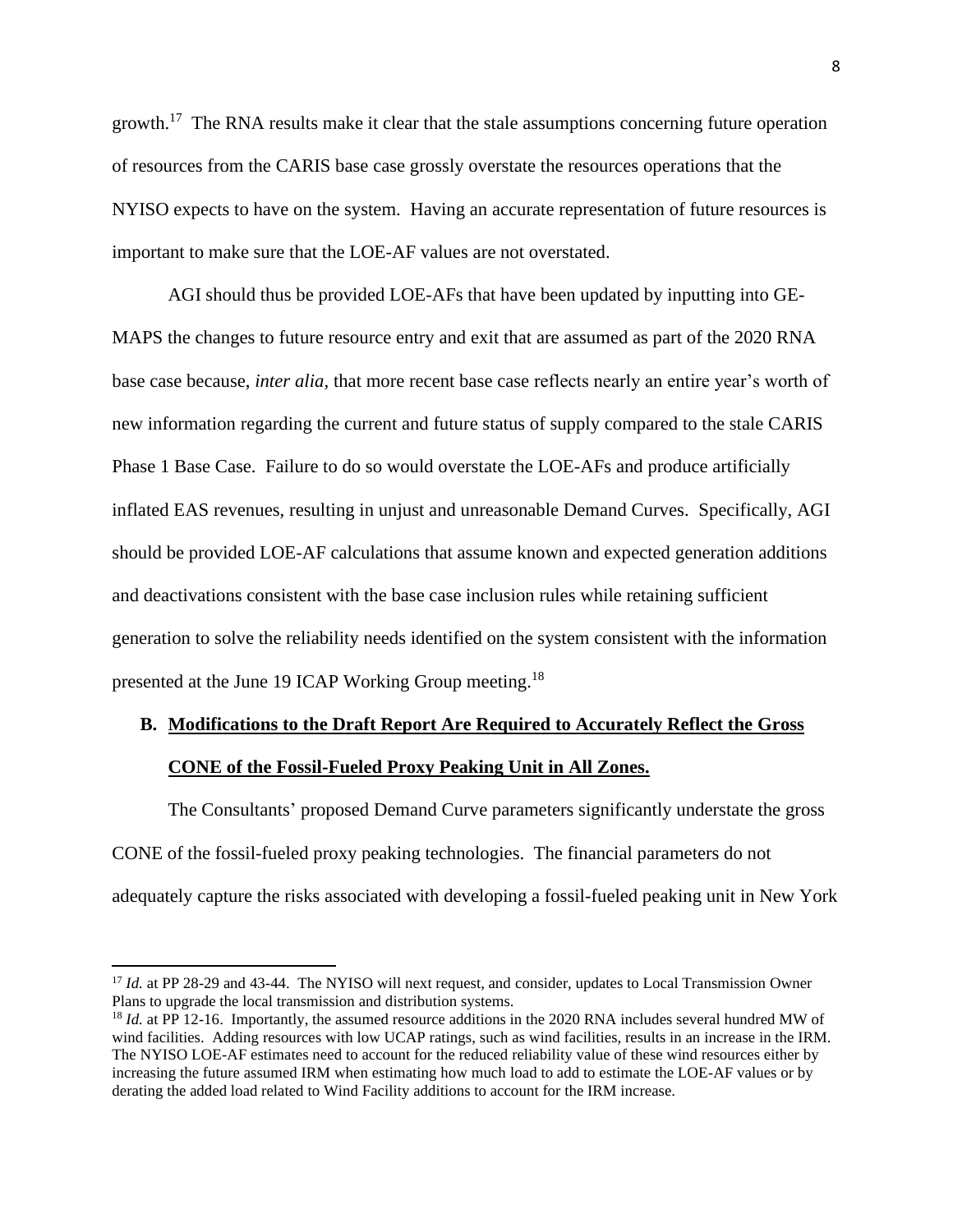State. The proposed amortization period of 17-years does not align with the commercial operation dates ("COD") for any of the resources that may be built during this DCR period, and the Weighted Average Cost of Capital ("WACC") is unrealistic because it understates the cost of capital required in order to develop a fossil-fueled peaking plant in the high-risk New York market. Moreover, the Consultants' proposed natural gas hubs for Zone C and Zone G do not correlate with the actual cost of delivered gas in those zones, and a number of the capital cost recommendations are low-ball estimates in the face of New York-specific evidence that development capital costs are, in some cases, multiples higher.

Most misguided of all is the Consultant's recommendation that the Zone G – Dutchess County proxy peaking unit should be designed to *limit* its run hours in lieu of installing Selective Catalytic Reduction ("SCR") emissions control technology to comply with existing environmental regulations at the same time that NYISO studies recognize the heightened need for more flexible dispatchable resources to balance the higher penetration of intermittent resources on the system in the future. The NYISO is actively developing market products to value increased flexibility in operation of dispatchable resources to meet State public policy goals and there is every indication that additional emission restrictions may well be implemented before the State reaches its carbon-free end state in 2040. The Consultants have viewed the installation of SCR controls as purely an economic decision process where the developer only adds SCR if expected revenues are higher with SCR than without SCR. That analysis fails to capture that the Demand Curves model a unit that is required to ensure reliability of the NYISO system and that the New York siting process is arduous with a clear preference for cleaner resources.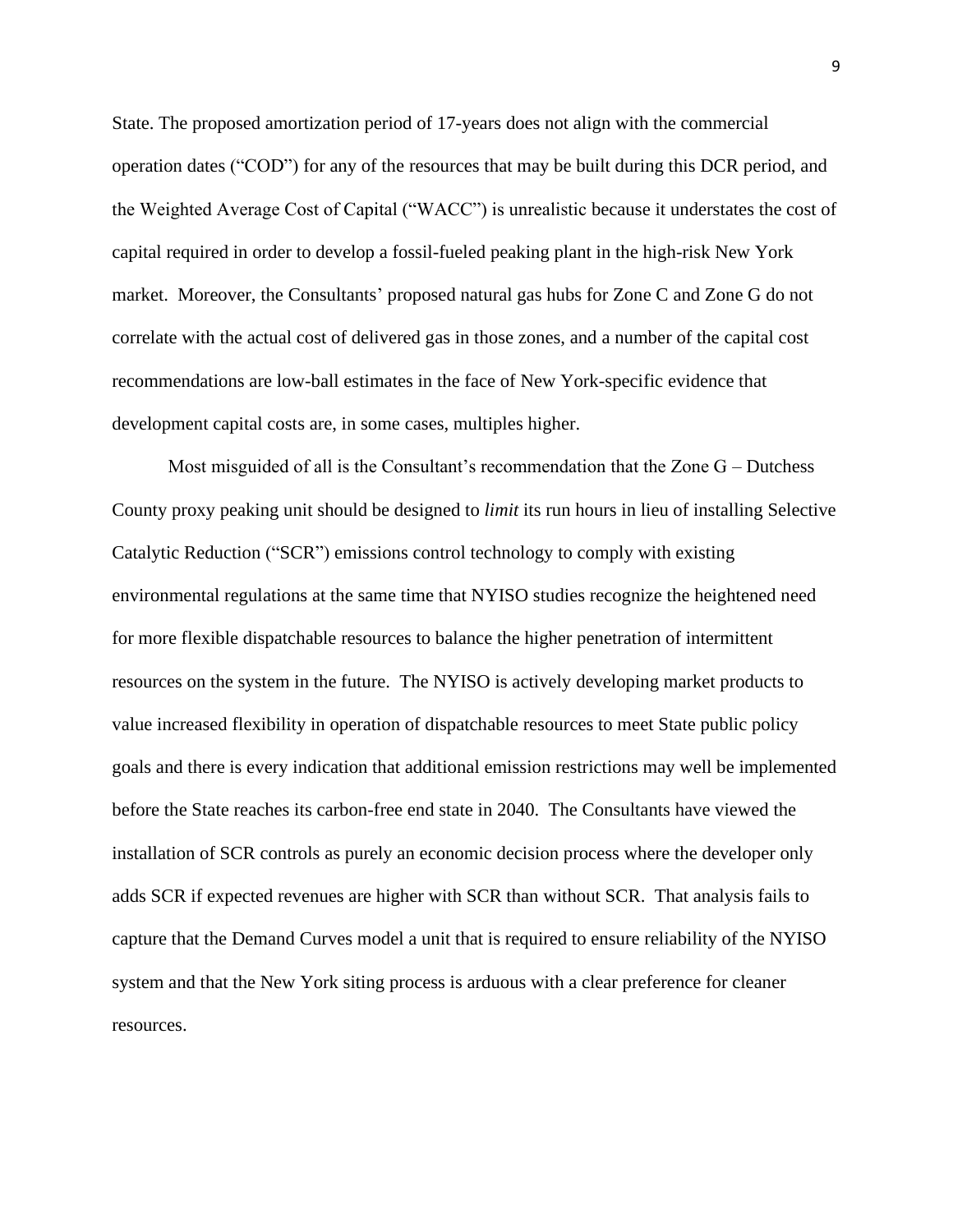## i. **Financial Parameters**

## **Amortization**

In the last DCR process, the amortization period of the proxy peaking unit was assumed to be 20 years. AGI has appropriately recognized that the CLCPA's 2040 carbon-free electric sector mandate reduces the assumed 20-year economic lifespan of a fossil-fueled peaking unit. AGI therefore recommends an amortization period of 17 years. AGI states that 17 years is reasonable because it is the average economic operating life of a fossil peaking plant over the upcoming four-year DCR period, and because it strikes a balance between general regulatory and technological uncertainty regarding the availability and cost of conversion technologies to comply with the CLCPA beyond 2040.<sup>19</sup>

First, AGI's proposed 17-year period wholly ignores the fact that no new fossil peaking plant similar to the proxy unit has been certificated or is under construction. A project responding to the signals being sent by the reference price points proposed in this DCR process by initiating a project would not be likely to be on line until the second half of this DCR period, at the earliest.

Indeed, review of the NYISO's interconnection queue confirms AGI's currently proposed amortization period is untenable. There are three fossil-fuel based projects in Class Year 2019  $("CY19")$  – the Danskammer project (#791), the Liberty Generating Alternative project (#668), and the Gowanus Gas Turbine Facility Repowering project  $(\text{\#778})$ <sup>20</sup> The projects have estimated CODs of October 2023; February 2024; and May 2024, respectively. Assuming,

<sup>19</sup> Draft Report at P 63.

<sup>20</sup> *See* CY19 Status Update (January 7, 2020), available at [https://www.nyiso.com/documents/20142/10150338/05\\_CY19%20Status%20Update\\_TPAS-](https://www.nyiso.com/documents/20142/10150338/05_CY19%20Status%20Update_TPAS-Jan072020_Draft.pdf/acbc5e0d-c4b1-74f5-718e-5a3c755a8eb6)[Jan072020\\_Draft.pdf/acbc5e0d-c4b1-74f5-718e-5a3c755a8eb6](https://www.nyiso.com/documents/20142/10150338/05_CY19%20Status%20Update_TPAS-Jan072020_Draft.pdf/acbc5e0d-c4b1-74f5-718e-5a3c755a8eb6)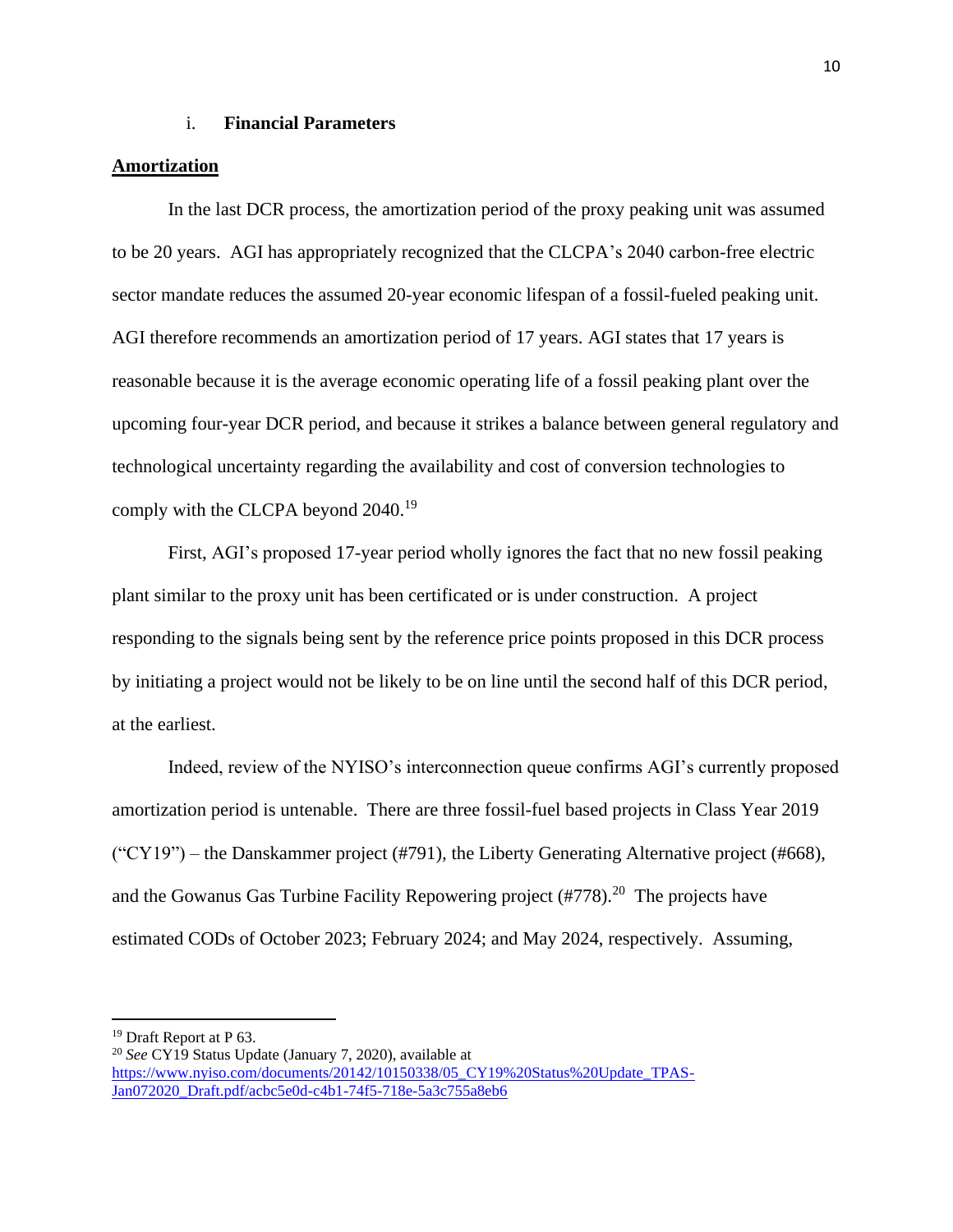*arguendo,* that each of these facilities proceeds and achieves its intended COD, they would have economic operating lives of 16.3, 15.9, and 15.7 years, respectively, in compliance with the  $CLCPA's$  mandate.<sup>21</sup> Thus, under what are likely the best case scenarios, on average, and consistent with AGI's methodology for proposing that 17 years is the average operating life across the four-year DCR period, the average operating life of the three facilities in CY19 is only 16 years. And, any developer of a fossil-fueled project subsequently entering a future CY is likely to have a COD later than those of the three CY19 projects, making the Consultants' approach even more deficient.

Importantly, this 16-year period also presumes estimated CODs will hold in the face of permitting, construction and other delays that are common for electric generating projects in New York. Even under these best-case circumstances, the proposed 17-year amortization period is insufficient for project developers to recover the capital costs of their projects. Thus, considering probable construction timelines based on proposed projects that could actually be developed during this DCR period, and taking into account some potential for delays to be faced, a reasonable amortization period for the fossil-fueled peaking plant can be no longer than 15 years.

#### **WACC**

In light of the current market uncertainties engendered by COVID-related impacts, AGI has established it will not recommend final financial parameters until it issues its final report. However, at least as of the initial Draft Report, AGI has relied on the following inputs to calculate its proposed WACC of 10.1% for proxy units in this DCR: Return on Equity ("ROE")

<sup>&</sup>lt;sup>21</sup> The commercial operating life was calculated by counting the number of years between May 1 of the Capability Year the unit reaches COD and January 1, 2040, consistent with Consultants calculations used to recommend a 17 year amortization period (see P 63 of Draft Report).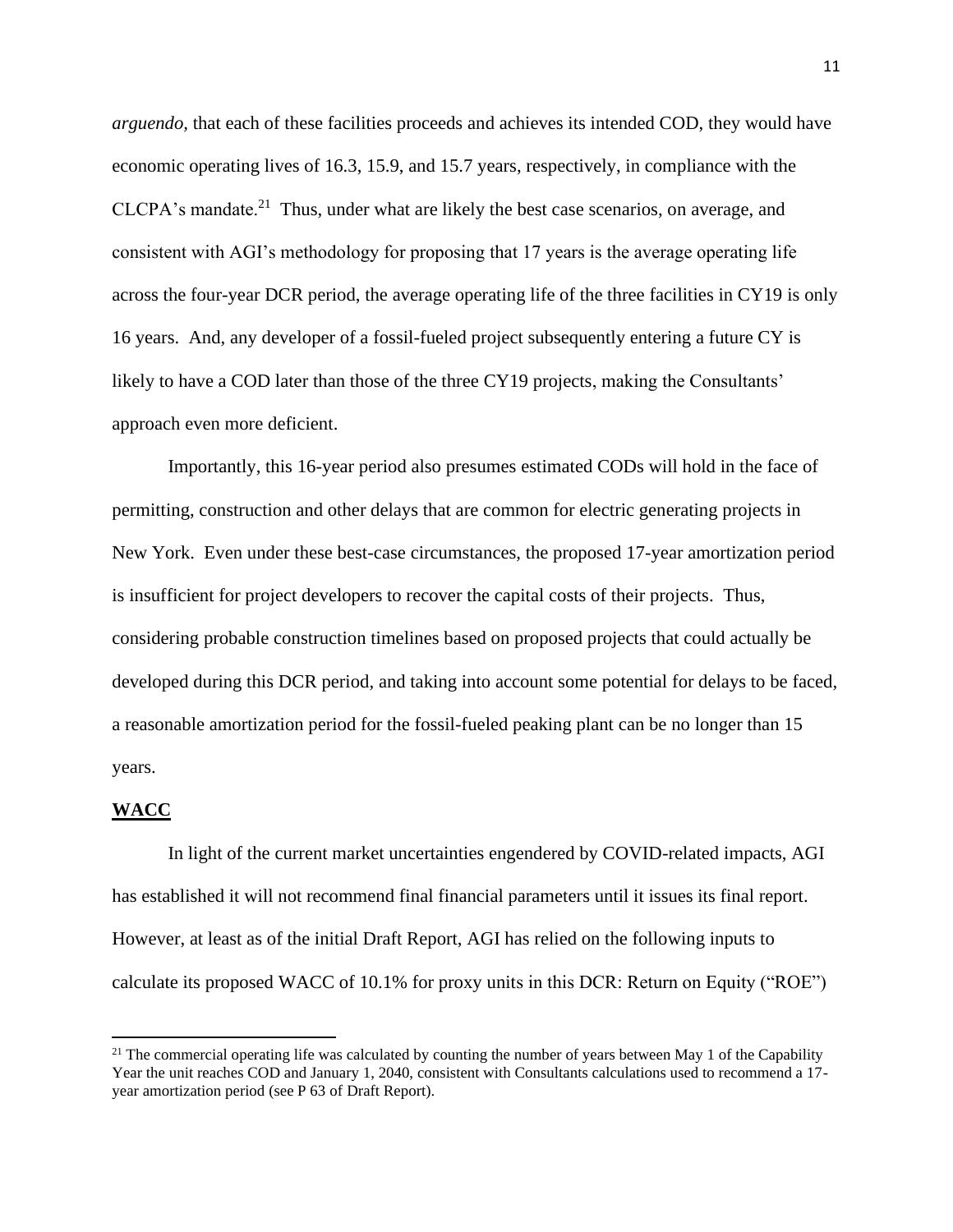of 13%; Cost of Debt of 7.7%; and a Debt/Equity ratio of 55/45. These proposed inputs do not, however, accurately reflect the risk of investing in the New York market.

As reflected in the Initial Draft Report, AGI determined the WACC inputs, in part, based on publicly available information from publicly traded IPPs (Vistra Energy, NRG Energy, Calpine, and Talen Energy) and independent assessments.<sup>22</sup> Specifically, in an attempt to support its proposal, AGI first evaluates the estimated ROE for two of these publicly traded IPPs (NRG and Vistra) which has averaged between 7.79% and 9.13% -- while acknowledging that, because these companies' business activities and portfolios of assets extend outside of merchant power generation, their ROE is "not necessarily comparable to the required [ROE] for a new peaking plant project in New York."<sup>23</sup> AGI next relies on the previous two net CONE studies of PJM and ISO-NE, which had ROEs that ranged from 12.8% to 13.8%.<sup>24</sup> Lastly, AGI considers estimates of the ROE for stand-alone project finance developments from several independent sources, which ranged as high as 20%<sup>25</sup> Based on all of this information, AGI recommends an ROE of 13%, which it claims is a balance between the lower IPP value and higher project finance values.

To further support its approach, AGI says it "views the appropriate WACC for a new peaking plant as bounded from below by the WACCs typical of established IPPs, and from above by the WACCs that are more representative of stand-alone project-financed developments." That said, AGI also recognizes "the appropriate cost of capital for a specific

<sup>22</sup> Draft Report at PP 64-65.

<sup>23</sup> *Id.* at pp. 70-71.

<sup>24</sup> *Id.*

<sup>&</sup>lt;sup>25</sup> *Id.* Notably, each of the studies cited by AGI report ROEs for stand-alone project finance that ranges from 15% to 22%.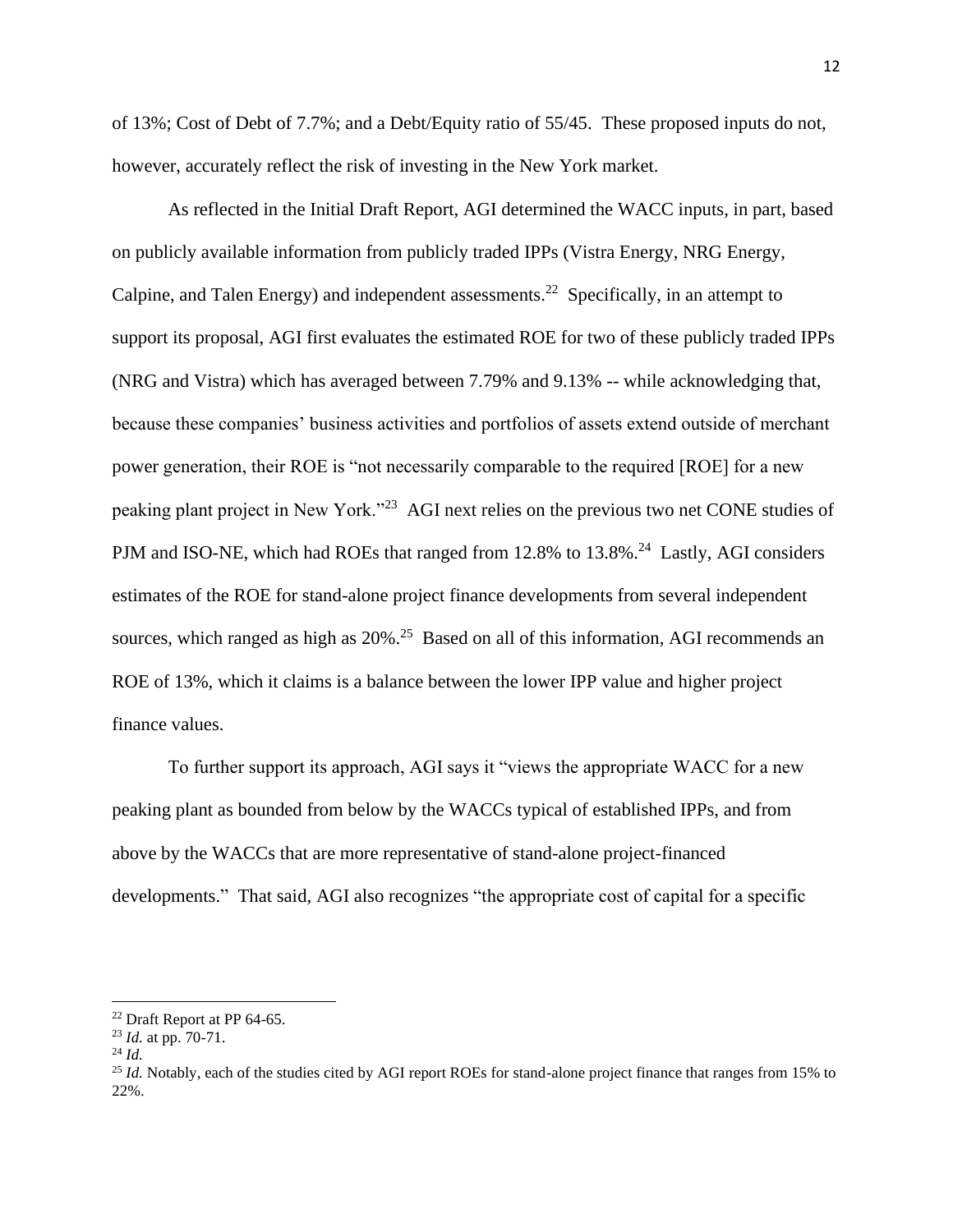project should reflect the particular risks faced by that project, not the risks associated with the company or investors that are considering the development of that project."<sup>26</sup>

Importantly, notwithstanding the history of project development in New York to date, AGI expressly rejects basing the proposed WACC for NYISO on a peaking plant project developed through a stand-alone project finance approach by a private entity while also admitting that "development of the peaking plant through such financing within the NYISO market context could require a higher WACC than through a project developed using the balance sheet of a larger entity, such as a publicly traded IPP (balance sheet financing)."<sup>27</sup> AGI states that, "given these factors," it "assumes that the WACC appropriate for a new merchant peaking plant in the NYISO market would be greater than the WACC for IPPs, but less than that of a project-financed project."<sup>28</sup>

By failing to adequately consider New York-specific evidence, however, AGI's analysis incorrectly concludes that a peaking plant project would not likely be developed by a private entity on a stand-alone basis. In addition, as NYISO is a single state market, it is unreasonable to determine the WACC based on evidence of IPP balance sheet project financings and stand-alone project financings occurring on a national or broader regional basis, such as in ISO-NE or PJM. In determining the WACC for a single-state ISO, AGI must instead more heavily weigh the financings for recent developments in the State, which have been made on a stand-alone project finance basis by private-equity backed entities, not through balance sheet financings.

Contrary to AGI's supposition, the specific information related to investments in New York confirms that future investments are likely to be made on a stand-alone project finance

<sup>26</sup> *Id.* at 65.

<sup>27</sup> *Id.*

<sup>28</sup> *Id.* at P 65-66*.*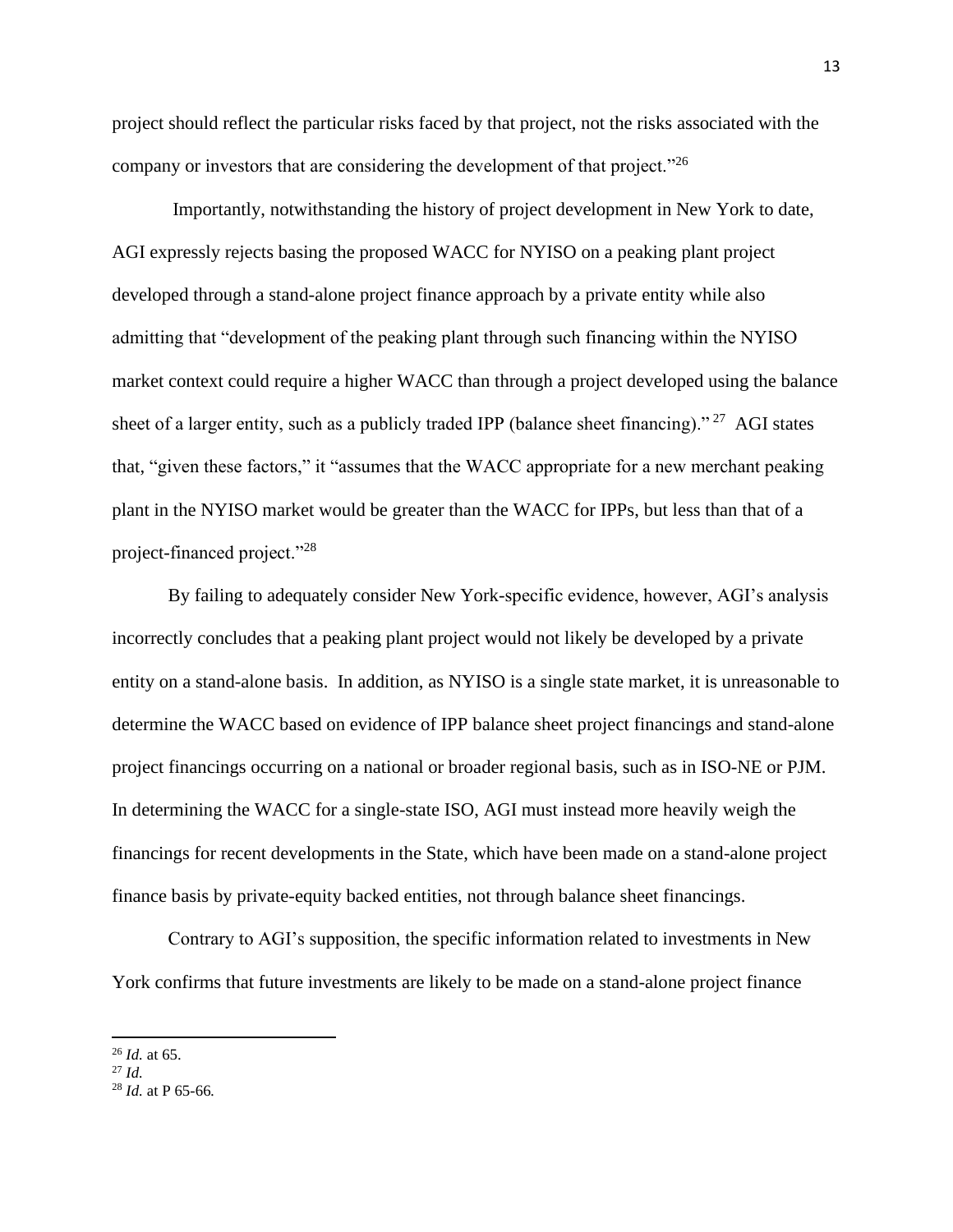basis. The Bayonne Energy Center project, a series of peaking units, was private equity backed and project financed, and that approach has continued over time.<sup>29</sup> Likewise, the most recent fossil-fueled plants constructed in New York were financed by private-equity backed entities – Competitive Power Ventures ("CPV")<sup>30</sup> and Advanced Power.<sup>31</sup> IPPNY has been authorized by each of the companies to state that both the CPV Valley Energy Center and the Cricket Valley Energy Center ("CVEC") were financed through project-specific non-recourse debt. Moreover, IPPNY has spoken with its members and has conducted its own internal research and cannot find a single instance of a new gas-fired project securing primary financing on a balance sheet basis in New York in the past 20 years. $32$ 

Furthermore, each of the companies that is actively developing the three fossil-fueled projects as part of CY19 – Danskammer Energy LLC, Diamond Generating Corporation, and Eastern Generation – are private-equity backed, and each is pursuing stand-alone, non-recourse project financing.<sup>33</sup> AGI's proposed ROE of 13% is too low because it over weights the ROE of publicly-traded IPPs and of neighboring net CONE studies when the evidence clearly demonstrates that investment in New York has been, and very likely will continue to be, made on

<sup>&</sup>lt;sup>29</sup> IPPNY utilized the IJGlobal Project Finance & Infrastructure Journal transactional database to research the financial records of the Bayonne Energy Center project.

<sup>30</sup> *See* CPV, *Overview*, available at [https://www.cpv.com/our-company/.](https://www.cpv.com/our-company/)

<sup>&</sup>lt;sup>31</sup> See Advanced Power, *About*, available at<https://advancedpower.ch/about/>IPPNY recognizes that both of these projects involved construction of a combined cycle facility but there is no basis to presume financing for a peaking facility would proceed on a meaningfully different basis given the state of competitive markets, generally, and the regulatory climate in New York, in particular.

 $32$  IPPNY utilized the IJGlobal Project Finance & Infrastructure Journal transactional database. The following gasfired generators have been project financed since January 1, 2000: CVEC; CPV Valley; Bayonne Peaker Energy Center; Astoria Energy Phase I & Phase II; Rensselaer Combined Cycle Power Plant; and Caithness Long Island Power Plant. Projects that were balance sheet financed were limited to acquisitions and additions to existing facilities.

<sup>&</sup>lt;sup>33</sup> IPPNY also has been authorized by Danskammer Energy LLC, Diamond Generating Company, and Eastern Generation to state that the companies are each pursuing non-recourse project financing. Based on review of the NYISO Interconnection Queue Class Year 2017 and 2019 projects, NRG Energy Inc. is the only publicly-traded IPP with a fossil-fueled project under development in New York, and NRG has authorized IPPNY to state that the project is expected to pursue non-recourse project financing.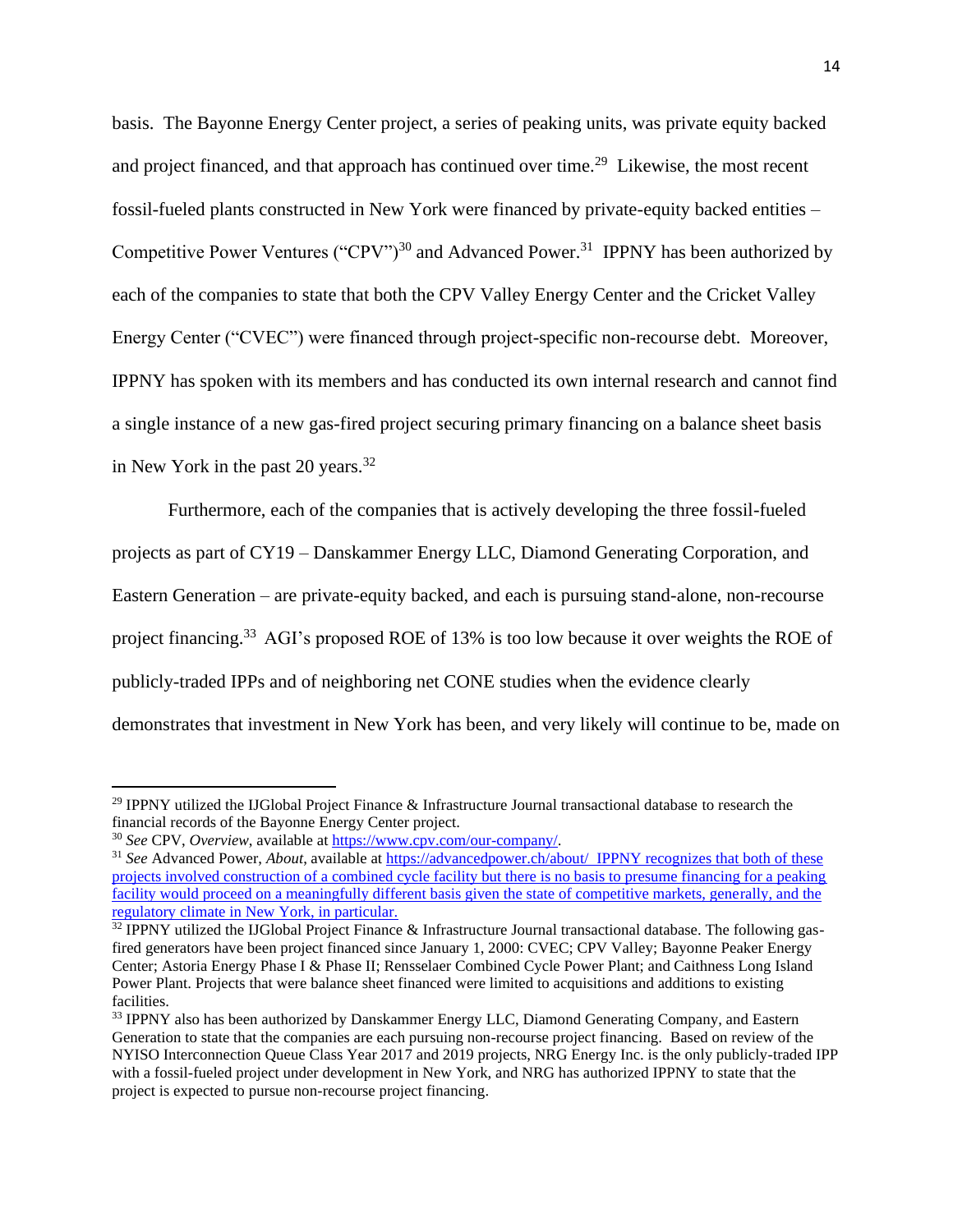a project finance basis. Given that investment in fossil-fueled infrastructure in New York is being pursued by private-equity backed companies on a project-finance, non-recourse basis, stand-alone project financing should thus be utilized as the basis to calculate the ROE.

AGI's proposed ROE is also too low because it *underweights* the level of risk faced by developers of fossil generation in New York. As explained, *supra,* new legislation and regulations already enacted, such as the CLCPA, the Renewable Siting Act and the Peaker Rule, require a higher ROE to account for the additional risk faced by fossil investments. Moreover, initiatives under consideration will only serve to place further pressure on these investments. For example, the NYISO has submitted two sets of buyer-side market power mitigation tariff revisions to FERC that are expressly designed to enable out-of-market investments associated with State public policy to clear the capacity market spot auctions more expeditiously, thereby increasing the likelihood that merchant resources will face suppressed capacity prices at some point over their investment horizon.<sup>34</sup> Likewise, the CES 2.0 Whitepaper issued in the CES Proceeding proposes to make large-scale hydro impoundment projects providing renewable energy in New York City eligible to participate in the CES Program under certain conditions based on the broad definition of hydro facilities included in the CLCPA.<sup>35</sup> If adopted by the Commission, the Tier 4 approach will reverse the clear policy direction on this issue expressly

<sup>34</sup> Docket No. ER20-1718-000, *New York Indep. Sys. Operator, Inc.*, Proposed Enhancements to the "Part A Exemption Test" Under the "Buyer-Side" Capacity Market Power Mitigation Measures (Apr. 30, 2020), stating "Currently, Examined Facilities are analyzed in sequential cost order, lowest to highest based, on their Unit Net [CONE], an estimate of their annual Net CONE, for both the Part A and Part B Exemption Tests… the NYISO would adjust this ranking to place "Public Policy Resources," ("PPRs") i.e., resources that are more likely to actually be constructed given New York State laws, regulations, and policies, ahead of non-PPRs in evaluations under the Part A Exemption Test; *see also* Docket No. ER16-1404-002, *New York Indep. Sys. Operator, Inc.*, Compliance Filing and Request for Commission Action No Later Than June 8, 2020 (Apr. 7, 2020). Of note, work on one of these efforts began in December with proposed tariff revisions filed in effectively six months, well after development commenced on the merchant fossil-fueled projects cited herein that are members of CY19. <sup>35</sup> CES 2.0 Whitepaper at P 45-57.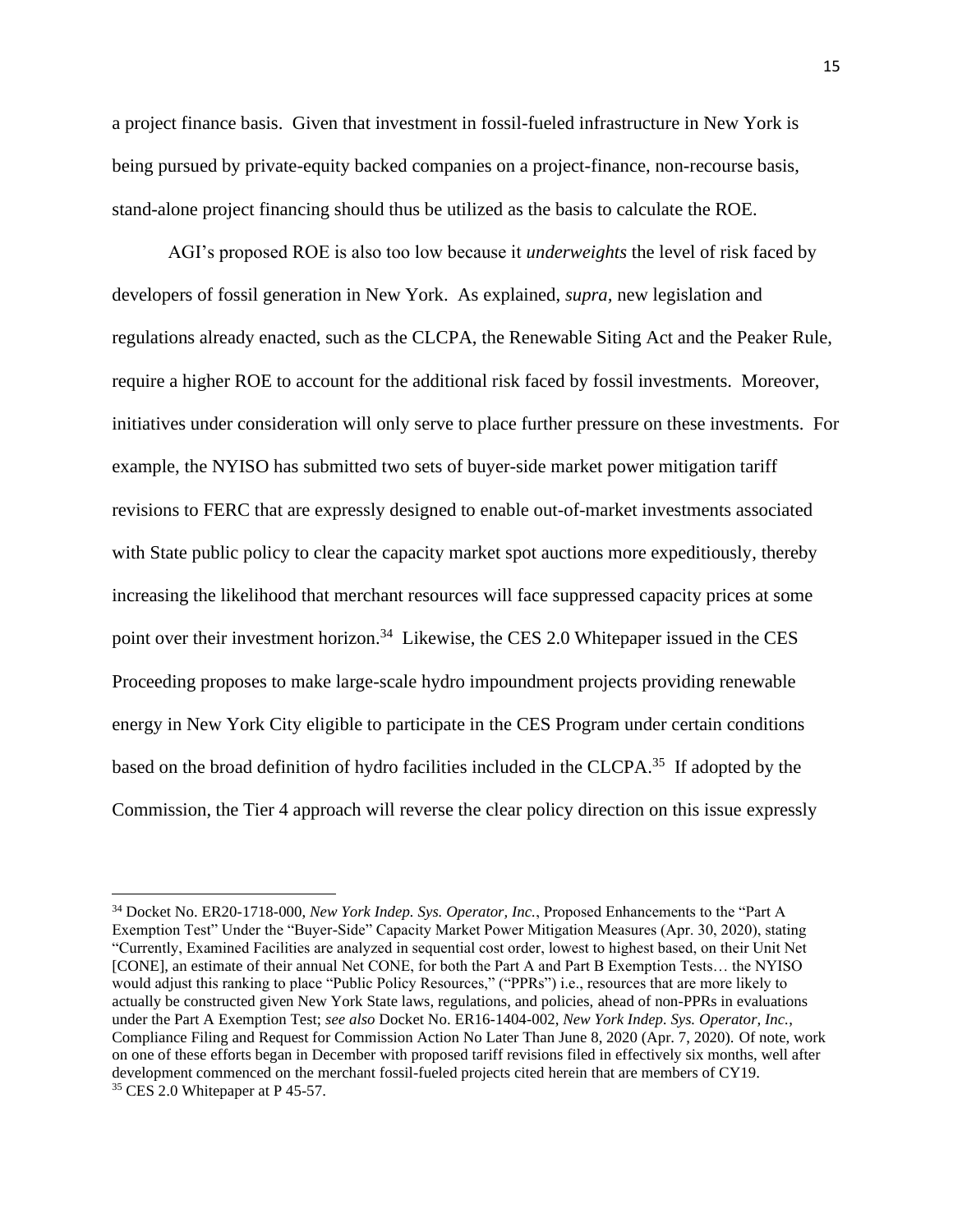barring such participation that has been in place for nearly 15 years – yet another example of shifts in public policy creating significant investor uncertainty.<sup>36</sup>

In light of the combination of the substantial increase in State-subsidized resource participation in the New York markets expected to accelerate in the near term, increasingly stringent environmental regulations, prohibitions on expanded natural gas infrastructure in New York City (which could very easily grow to include the entire State in the contest between elected officials over who is the most environmentally conscious), the uncertainty of the NYISO's carbon pricing program, the CLCPA requirement that the power sector be carbonemissions free by 2040 as well as pending actions, an investor considering putting capital into a fossil-fueled peaking plant development project in New York is taking on far more risk now than in any previous DCR period. Indisputably, development of fossil-fuel generation projects in New York is burdened with greater risk than the same project in a neighboring market – neither PJM nor ISO-NE are single state markets where State policy has an immediate and direct effect on market outcomes. Furthermore, those markets provide longer-term price and revenue certainty to developers through their forward market structures. The seven-year lock-in of forward capacity revenue in ISO-NE significantly de-risks a project in that market; particularly when compared to the NYISO spot market. That alone supports making the 13.8% assumed in ISO-NE's gross CONE calculations the "lower bound" for New York's ROE. Recent events, such as the opposition faced by CPV Valley in its lateral permitting process, also explained *supra*, and the Chapter 11 bankruptcy of Empire Generating Company, whose asset is a 10-year

<sup>36</sup> Case 15-E-0302, *Proceeding on Motion of the Commission to Implement a Large-Scale Renewable Program and a Clean Energy Standard*, Order Adopting a Clean Energy Standard (Aug. 1, 2016) at P 105-106; *see also* Case 03-E-0188, *Proceeding on Motion of the Commission Regarding a Retail Renewable Portfolio Standard*, Order Regarding Renewable Portfolio Standard (Sept. 24, 2004).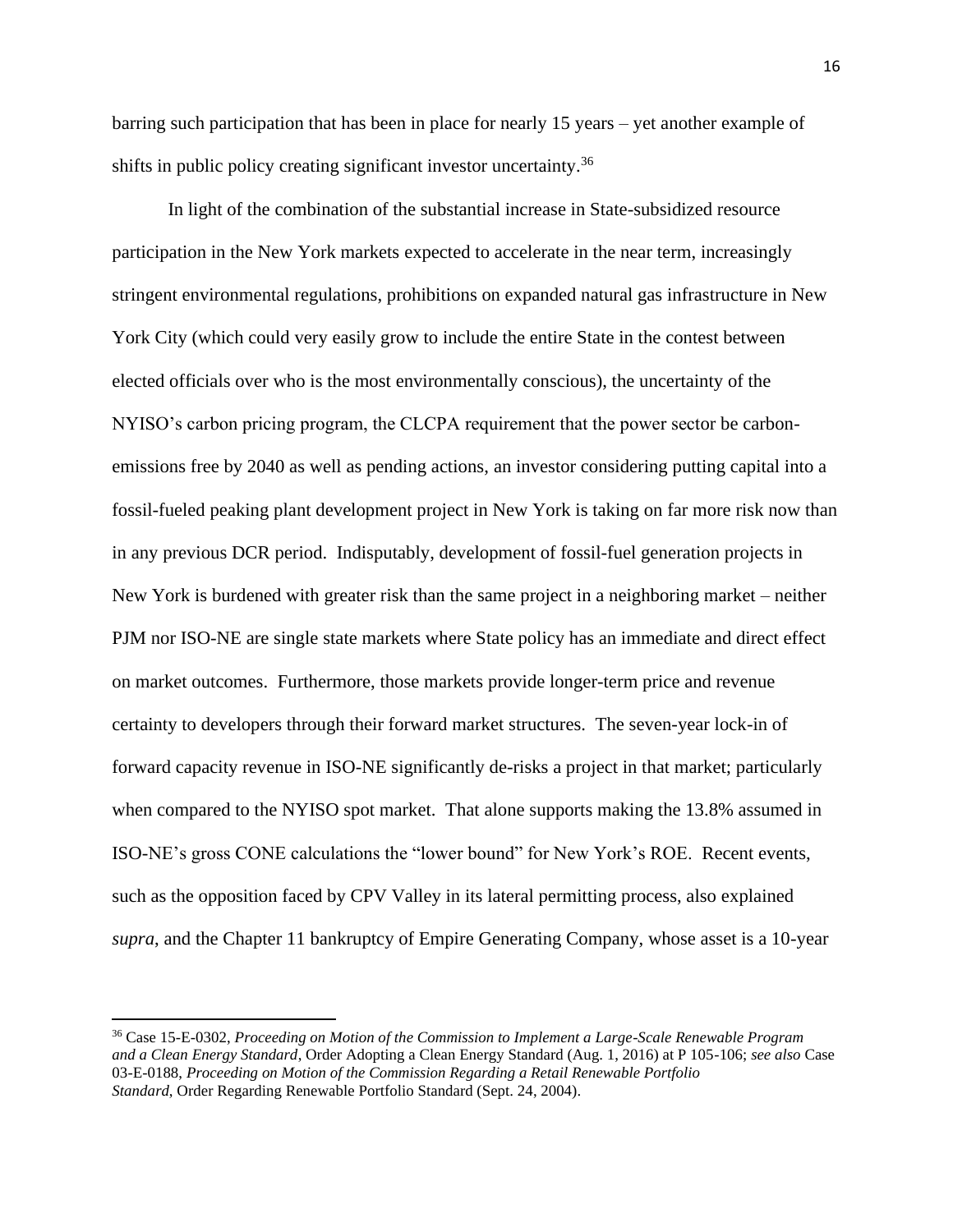old gas-fired facility, have only served to exacerbate the market risk investors face in New York.<sup>37</sup>

In any case, given the market and public policy developments since the last DCR process documented herein, it is most certainly unreasonable to conclude that the ROE required by investors in this DCR process has *decreased* from the 13.4% that was adopted for the current DCR period. Even a simple averaging of the lowest (6.57%) and highest (22%) ROEs identified in the Draft Report results in an ROE of 14.38%.<sup>38</sup> At the Aril 22 meeting of the ICAP Working Group, CVEC stated that the "return on equity for new build in New York should not be decreasing but moving higher as the investment communities' views of market and regulatory risks to New York gas fired generation resources have increased significantly over the last four years."<sup>39</sup> To that end, CVEC then recommended an ROE in the 15%-17% range based on current risk premium demanded by project company equity investors to compensate for State policies and market conditions that are generally unsupportive of steady, predictable returns of gas-fired generation in New York State. Taking a simple average of the highest range of publicly traded IPP values cited in the Draft Report  $(10.51\%)$ <sup>40</sup> and the medium range proposed by CVEC (17%), the resulting ROE (13.75%) is still higher than AGI has proposed. Therefore, given the current environment, it is far more reasonable for AGI to be guided by the actual

<sup>&</sup>lt;sup>37</sup> Sweeny, D. (June 5, 2019). Bankrupt power plant owner seeks FERC approval on upstream ownership change. S&P Global. Available a[t https://www.spglobal.com/marketintelligence/en/news](https://www.spglobal.com/marketintelligence/en/news-insights/trending/ZwF6mmnE7PepqWPp412LKQ2)[insights/trending/ZwF6mmnE7PepqWPp412LKQ2](https://www.spglobal.com/marketintelligence/en/news-insights/trending/ZwF6mmnE7PepqWPp412LKQ2)

<sup>38</sup> Draft Report at P 71; *id*. at Footnote 43.

<sup>&</sup>lt;sup>39</sup> See CVEC Comments on Analysis Group Financing Assumptions, presented at the April 22, 2020, ICAP Working Group meeting, available at

[https://www.nyiso.com/documents/20142/12067564/Cricket%20Valley%20Feedback%20on%20Proposed%20DCR](https://www.nyiso.com/documents/20142/12067564/Cricket%20Valley%20Feedback%20on%20Proposed%20DCR%20Financial%20Parameters.pdf/1622859e-50ad-7b07-2aa1-27de12264810) [%20Financial%20Parameters.pdf/1622859e-50ad-7b07-2aa1-27de12264810](https://www.nyiso.com/documents/20142/12067564/Cricket%20Valley%20Feedback%20on%20Proposed%20DCR%20Financial%20Parameters.pdf/1622859e-50ad-7b07-2aa1-27de12264810)

<sup>&</sup>lt;sup>40</sup> Draft Report at P 71.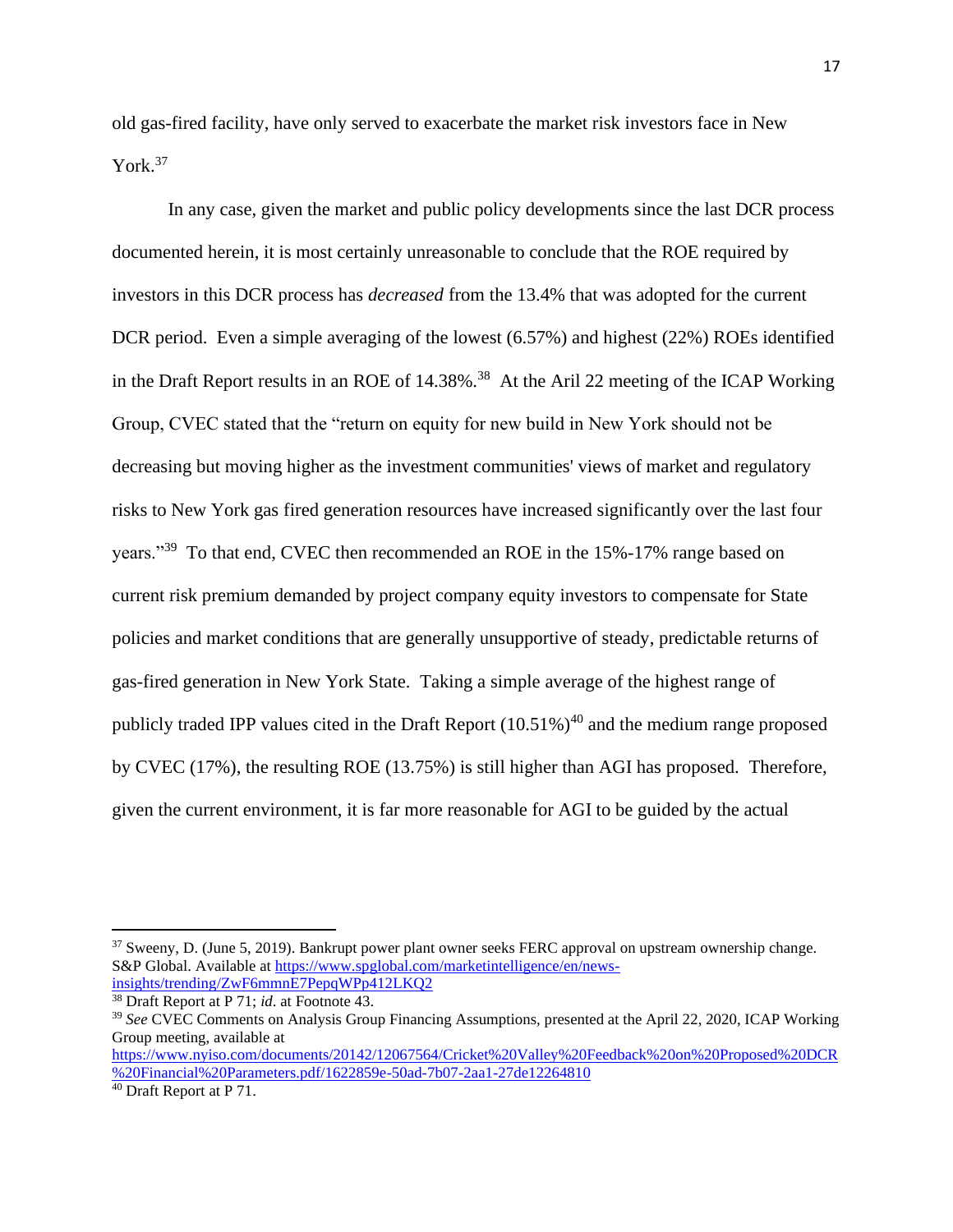experience of companies that have successfully financed New York projects and adequately account for the real risks faced by fossil-fuel projects moving forward in New York.

Beyond ROE, AGI's proposed D/E ratio is not achievable in today's market without a financial hedge. As explained in greater detail in the CVEC comments submitted contemporaneously with IPPNY's comments, the significant regulatory uncertainty that exists today and the lack of a forward market providing forward cash flow visibility, explained *supra*, is driving lenders to demand hedges (commonly, the length of construction  $+5$  years) that provide some level of revenue certainty. Hedges either increase the net CONE of the proxy peaking unit (revenue put) or increase the need for credit support in the form of expensive heat rate call options. AGI should account for the existence of such hedging arrangements by incorporating the cost of hedging into its net CONE assumptions. If a hedging assumption is not incorporated into the net CONE assumptions, the debt leverages need to be decreased or interest rates significantly increased to account for the risk of debt unsecured by contracted revenues.

#### ii. **Zone G and Zone C Gas Hubs**

AGI recommends that the natural gas prices for Zone G-Rockland, Zone G-Dutchess, and Zone C be based on the price indices for the TETCO M3, Iroquois Zn 2, and TGP Zn 4 (200L) gas hubs, respectively, including a  $$0.27/MMB$ tu gas transportation adder.<sup>41</sup> IPPNY fully endorses the comments submitted by CPV which demonstrate that AGI's recommendations do not accurately reflect the cost of delivered gas to any of these Zones.<sup>42</sup> As CPV demonstrates, the TETCO M3 gas index with the \$0.27/MMBtu adder understates the cost of delivered gas to Rockland County. The proposed use of the TGP Zn 4 (200L) price index for Zone C is

<sup>41</sup> *Id.* at PP 97-98.

 $42$  Supporting evidence for statements made herein on AGI's Zone G and Zone C gas hub recommendations can be found in either CPV's Comments.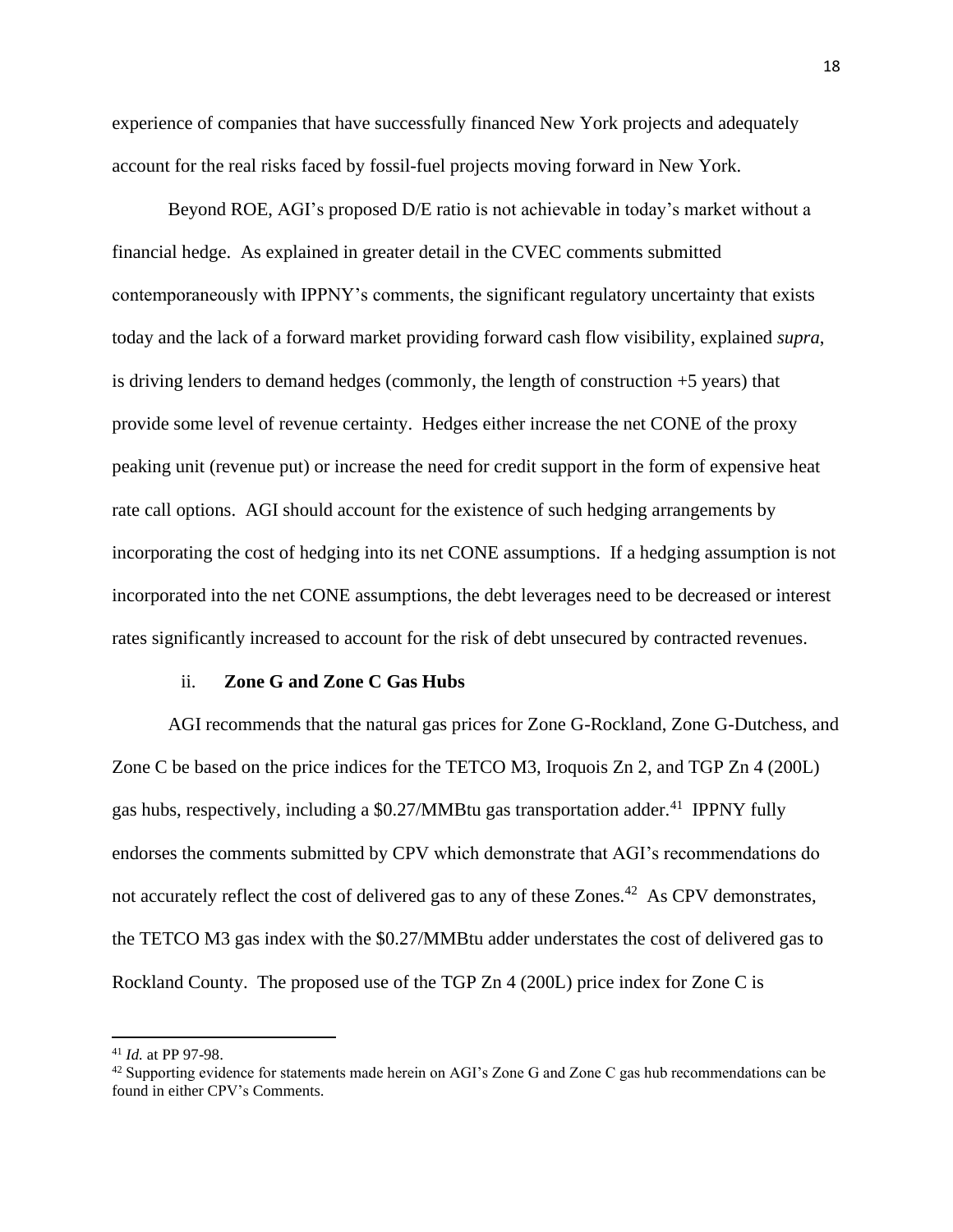inappropriate because the \$0.27/MMBtu generic transportation adder understates the cost of delivery into New York, and the transportation that would be necessary to make TGP Zn 4 gas deliverable is fully subscribed. The proposed use of the Iroquois Zn 2 price index understates the delivery cost to Dutchess County because the Iroquois system is fully subscribed and expensive upgrades would be required to serve a 350 MW peaking unit that are not reflected in the 0.27/MMBtu generic transportation adder.

## **Zone G – Rockland County**

AGI's recommendations do not fully account for the costs associated with actually transporting gas to a power plant, which include the costs of the commodity purchase, the transportation on the main pipeline, and the transportation on the lateral to the power plant. On certain pipelines, the commodity cost includes the cost of transportation on the main pipeline. The TETCO M3 price index includes the cost of transportation on the Texas Eastern Pipeline but does not include delivery into Rockland County or the surrounding counties, as evidenced in the Texas Eastern Pipeline tariff.<sup>43</sup>

For gas to be deliverable to Rockland County over the Texas Eastern Pipeline, an approximately 25-mile lateral, which is five times the length of the distance assumed by BMCD for purposes of assumed pipeline lateral costs, would be required to access the pipeline.<sup>44</sup> Using BMCD's own estimates, such a lateral would cost at least \$72M.<sup>45</sup> As CPV indicates, a 25-mile pipeline is very likely to cost in excess of \$100M.

<sup>43</sup> *See* CPV Comments.

<sup>44</sup> Draft Report at P 46.

<sup>45</sup> *Id.* (\$180,000 per inch)(16-inch diameter)(25 miles)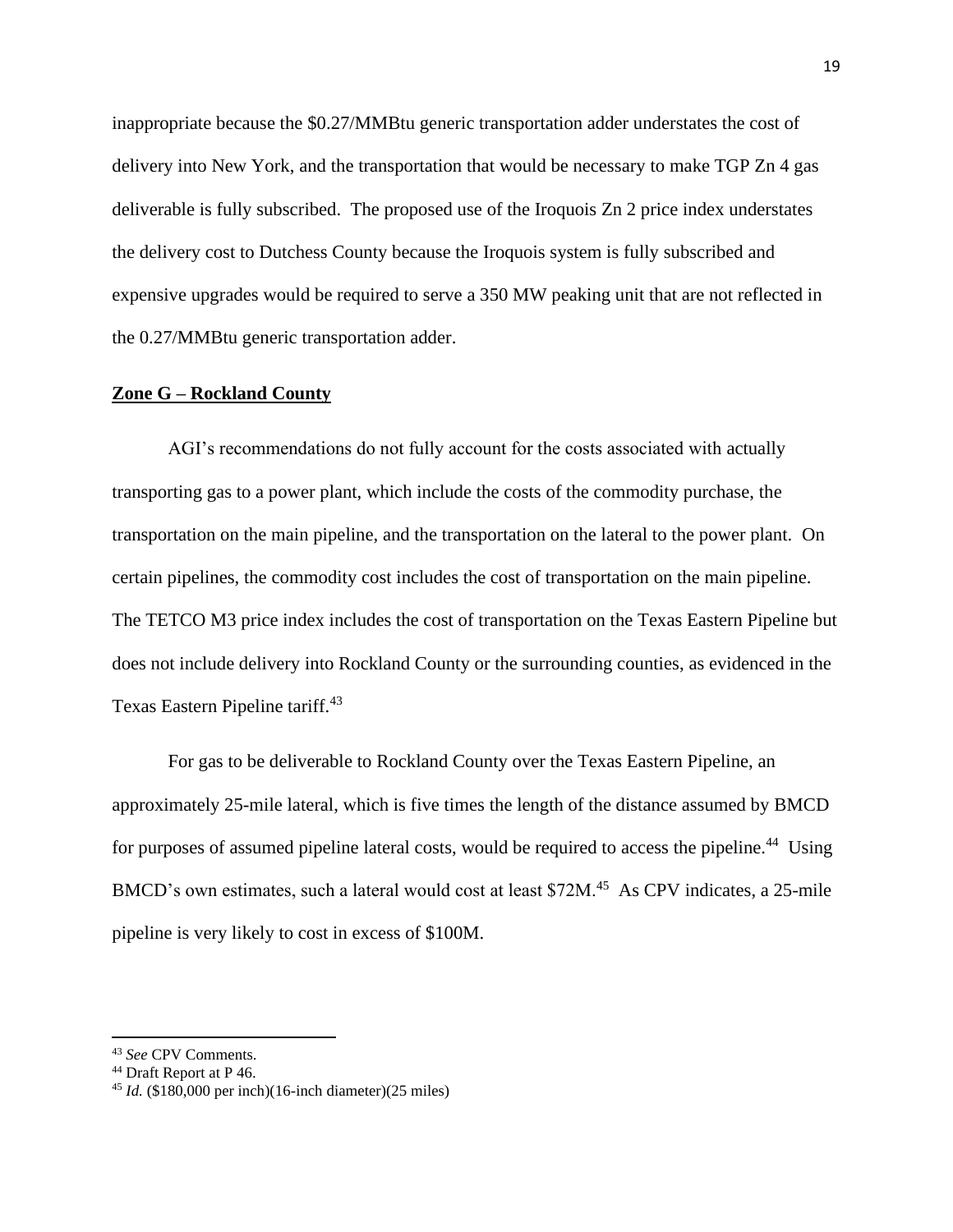AGI recognized the geographic disconnect between Rockland County and TETCO M3 in the 2016 DCR process, and found that the gas hub did not meet the geography criterion for Zone G. That fundamental fact has not changed, and the generic transportation adder of \$0.27/MMBtu proposed by AGI does not account for the substantial additional costs that would be borne by the developer of a peaking unit in Zone G connecting to the Texas Eastern Pipeline. Moreover, TETCO M3 has a weaker correlation with Zone G power prices than do the alternatives. The most accurate gas hub index for Zone G Rockland County continues to be Iroquois Z2 plus the \$0.27/MMBtu adder.

## **Zone G – Dutchess County**

Based on conversations between IPPNY members and Iroquois Zn 2 operators, it is IPPNY's understanding that the addition of a peaking unit in Zone G Dutchess County that takes gas delivery from Iroquois Zn 2 would require \$75M in compression upgrades to the Iroquois system.<sup>46</sup> The upgrades would be necessary because Iroquois Zn 2 is constrained and fully subscribed. AGI's proposed generic adder of \$0.27/MMBtu does not come close to covering the expense that would be incurred by a new peaking unit in Dutchess County seeking to interconnect to Iroquois Zn 2 and, therefore, AGI should increase the Dutchess County adder to reflect the costs of the compression upgrades.

## **Zone C**

Like the TETCO M3 price index for Zone G Rockland County, the TGP Zn 4 price index does not cover deliveries into Zone C, and the generic \$0.27/MMBtu adder does not account for

<sup>46</sup> Iroquois Zn 2 operators have agreed to corroborate the statements herein with AGI, as requested.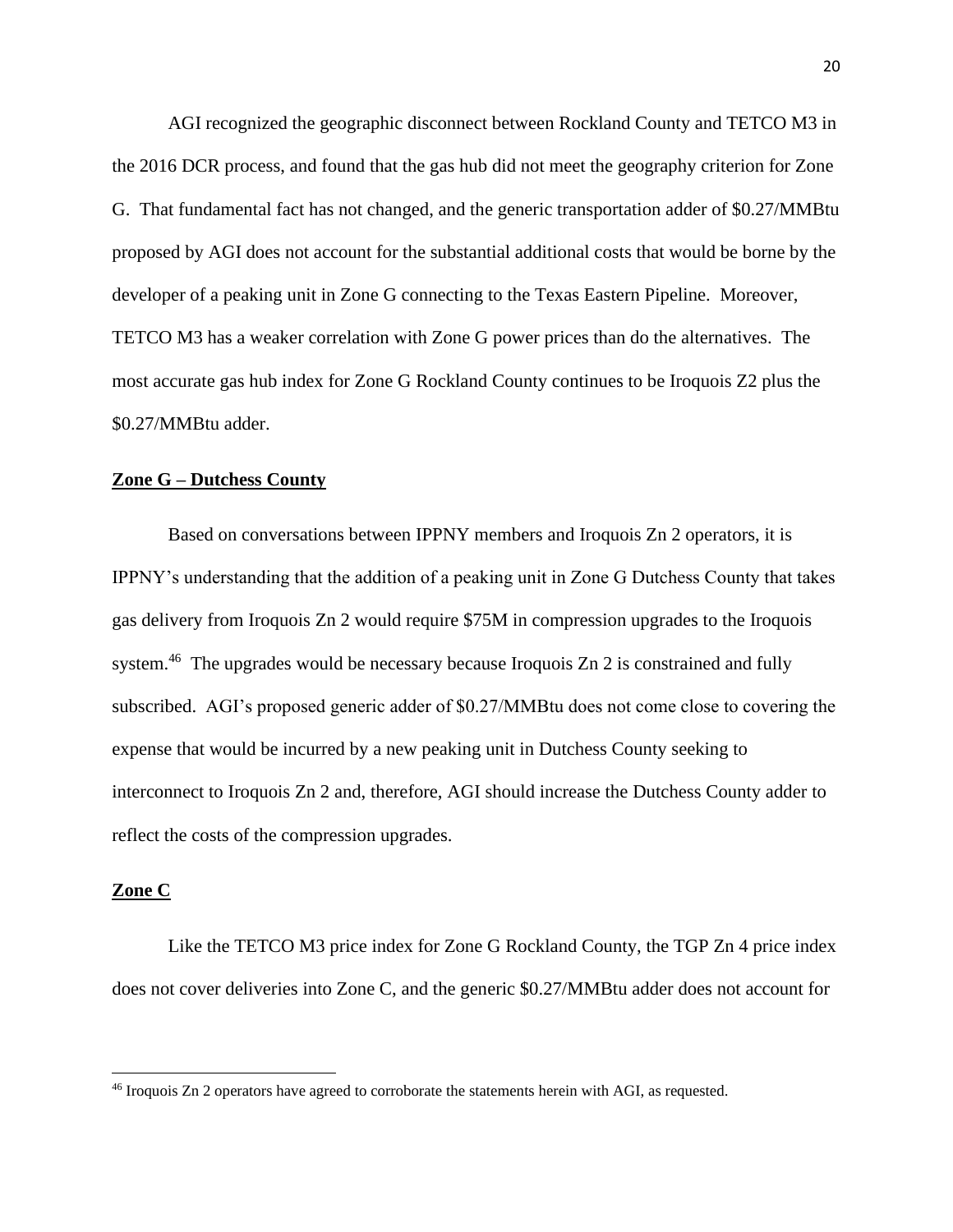the full costs that would be incurred by a peaking unit for delivery into Zone C. Transportation on TGP Zn 4 (200L) is fully subscribed, and, even if it were not, the transportation costs would be no less than the market-based price differential for delivery downstream of pipeline constraints into NY. For gas to be deliverable into Zone C, the shipper would have to buy transportation along alternative paths that are also fully subscribed. As explained in greater detail in the CPV Comments, in order for TGP Zn 4 (200L) to be an appropriate gas hub for Zone C, AGI would have to recommended an adder in the range of \$1.00 to \$1.60/MMBtu. Two viable alternative gas hub options that AGI should consider for recommendation include TGP Zn 6 or Iroquois Zn 2 because these pipelines provide for gas delivery into New York, embed the cost of pipeline congestion, and have a far closer correlation with Zone C power prices.

#### iii. **Capital Investment and O&M Costs**

The Consultants' cost assumptions do not account for the full cost of developing a peaking unit in New York State. Specifically, the assumed capital investment costs of developing a lateral pipeline do not reflect the real-world evidence that demonstrates costs have been, and will likely continue to be, significantly higher than the Consultants have proposed. The Consultants also do not consider evidence provided that demonstrates that the proposed land lease cost assumptions are below the actual assessed value of property in Zone J. In both cases, the Consultants should increase their cost assumptions. Lastly, there are a number of other areas where the Consultants have understated the cost of project development. IPPNY's comments do not address these areas but IPPNY supports the comments of NRG, CPV, and Eastern Generation.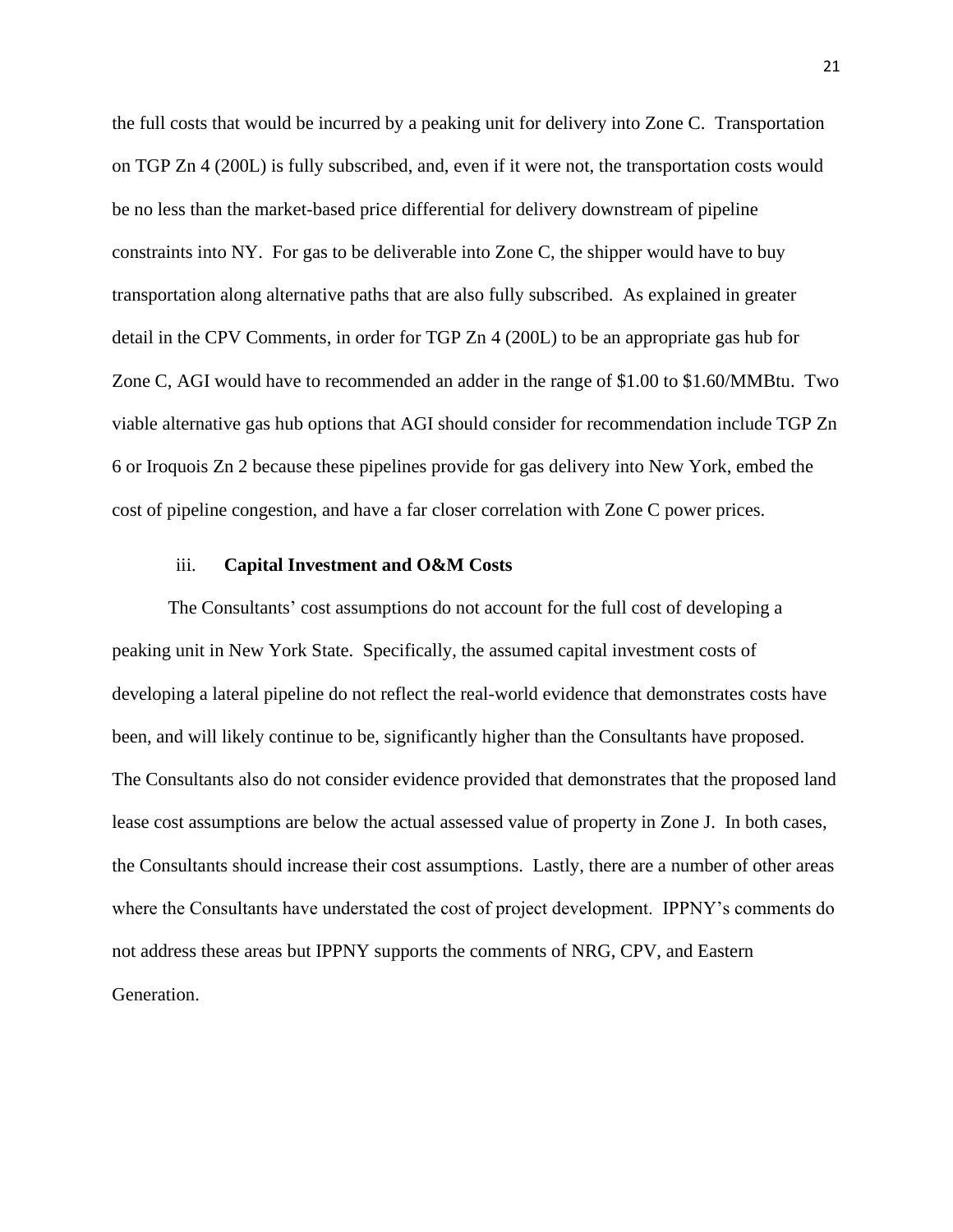## **Gas Interconnection Costs**

Based on BMCD's experience with gas laterals, the Consultants recommend an installed pipeline cost of \$180,000 per inch diameter per mile as the base assumption for gas interconnection in all Zones except Zone  $J<sup>47</sup>$  BMCD then assumed that 16-inch diameter piping would be used for the 7HA.02 unit and that the average gas lateral length in New York is 5 miles, based in part on the CPV Valley Millennium lateral gas interconnection which was 7.8 miles in length. Under these assumptions, the costs of developing the gas lateral for CPV Valley would be assumed to have cost \$22.5M.<sup>48</sup> However, as the Cost Completion Report for the Millennium lateral demonstrates, actual costs exceeded \$70.07M, nearly triple the Consultants' recommendation due to the extraordinary costs of building a pipeline specific to New York.<sup>49</sup> The Cost Completion Report notes that overall costs were higher than expected due to a number of factors that are likely to be faced by projects in New York: State, local and federal preferences that led to the use of trenchless construction methods; construction challenges due to the potential presence of endangered species; noise limitation requirements; and increased legal costs from unanticipated litigation over State and federal permits.

As the evidence demonstrates, it is exceedingly difficult to build new pipeline infrastructure in New York State. CPV Valley faced significant opposition from the New York State Department of Environmental Conservation ("NYDEC") over permitting.<sup>50</sup> Ultimately, it was a FERC decision that allowed construction on the lateral to move forward.<sup>51</sup> The challenges

<sup>&</sup>lt;sup>47</sup> Draft Report at P 46.

 $48$  (\$180,000 per inch per mile)(16 inches)(7.8 miles)

<sup>49</sup> FERC Docket No. CP16-17. Cost Completion Report of Millennium Pipeline Company, L.L.C. Available at <https://elibrary.ferc.gov/idmws/common/OpenNat.asp?fileID=15083695>

<sup>50</sup> *See* NYDEC Valley Lateral Project. Available a[t https://www.dec.ny.gov/permits/110485.html](https://www.dec.ny.gov/permits/110485.html)

<sup>51</sup> Docket No. CP16-17. Declaratory Order Finding Waiver Under Section 401 of the Clean Water Act (September 15, 2017). Available at<https://elibrary.ferc.gov/idmws/common/opennat.asp?fileID=14681426>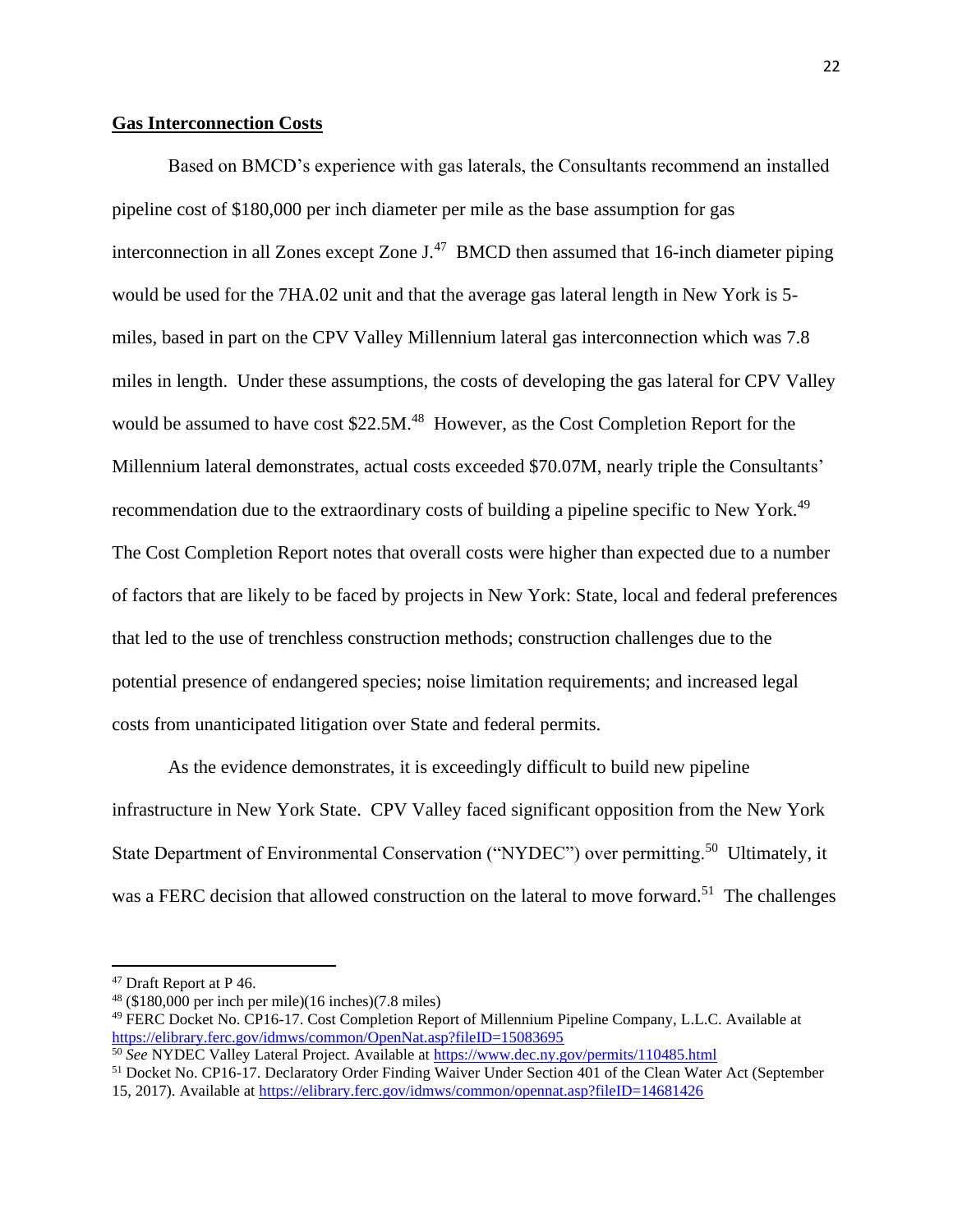that developers are likely to face in permitting pipelines have only increased since the 2016 DCR process. On February 6, 2020, Mayor Bill de Blasio signed Executive Order No. 52, memorializing NYC's policy against the use of expanded fossil fuel infrastructure, specifically including pipelines for the transfer of fossil fuels.<sup>52</sup> While specific to NYC, the order is indicative of the general public and political sentiment towards fossil fuel use in New York. Likewise, the Cuomo administration's opposition to new natural gas infrastructure has been unyielding, even in the face of significant issues with the ongoing ability of utilities to serve new customers. These factors indisputably increase the risk of doing business in New York and, thus, as explained *supra,* the cost of capital.

If BMCD has estimated the average length of a gas lateral developed in New York in part on the actual length of the CPV Valley lateral, it should base its proposed costs per inch of pipeline on the actual costs incurred by CPV Valley for its lateral, which is the most recent pipeline for which the costs actually demonstrate the financial risks of constructing fossil-fueled infrastructure in New York under circumstances that are likely to be replicated for future projects.

 $52$  Executive Order No. 51. Statement of Administration Policy Against Addition of Infrastructure that Expands the Supply of Fossil Fuels in New York City (February 6, 2020). Available at <https://www1.nyc.gov/assets/home/downloads/pdf/executive-orders/2020/eo-52.pdf>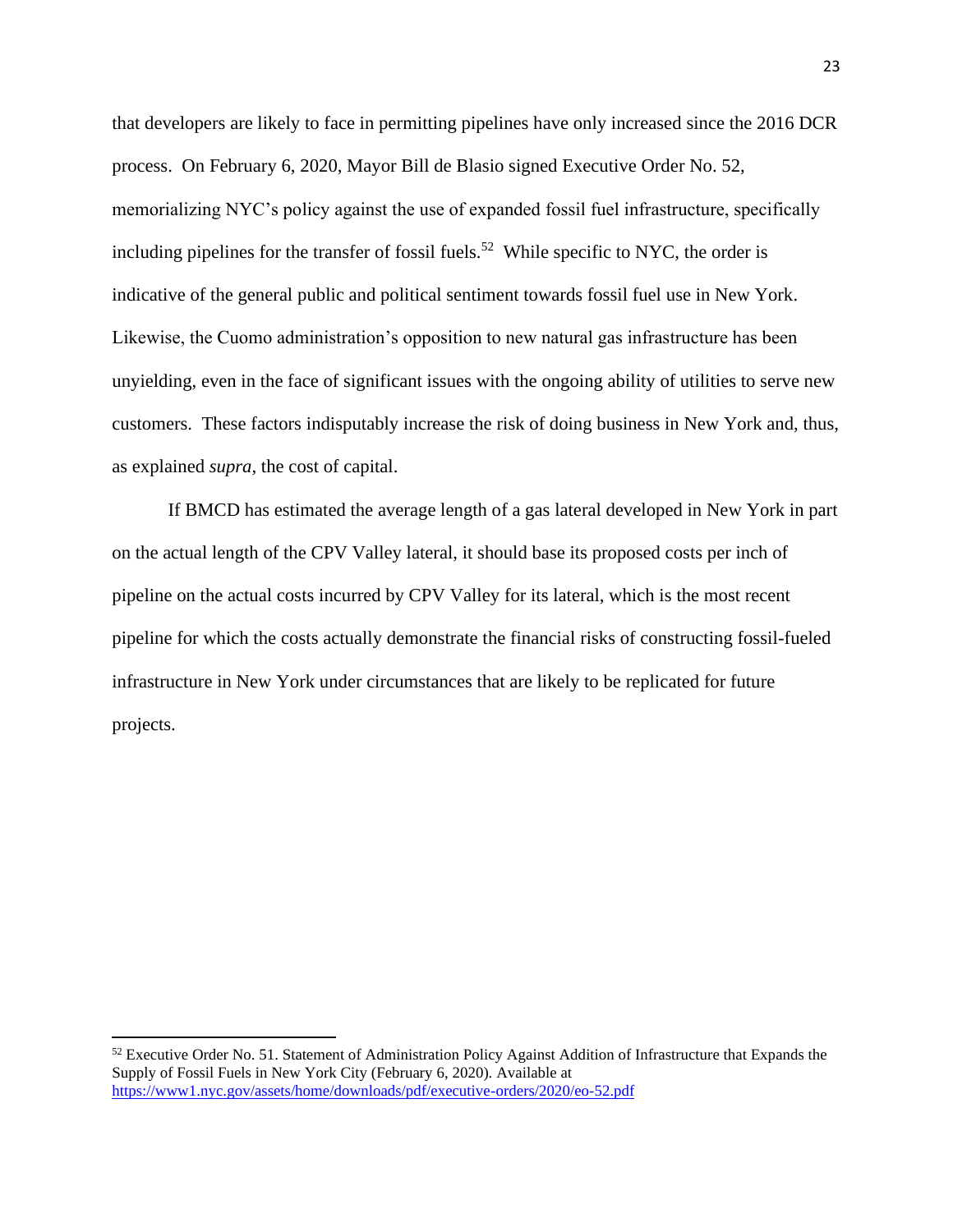## **Site Leasing Costs**

The Consultants recommend site leasing costs for NYC of \$270,000/acre-year, which grossly underestimates NYC site leasing costs. BMCD developed the site leasing costs using values from the 2016 DCR process study, escalated to \$2020 using the cumulative change in the Gross Domestic Product implicit price deflator.<sup>53</sup> However, the proposed site leasing costs for both the 2016 DCR process study and the 2014 DCR process study simply escalated the site leasing costs from the previous study.<sup>54</sup> The last time actual NYC market data on land valuations was utilized was a decade ago during the 2010 DCR process.<sup>55</sup> Relying on ten-year old data when actual, independently derived data is available is patently unreasonable. As discussed during stakeholder meetings, to address site considerations, Eastern Generation was required to contract with three different, independent appraisers pre-selected by New York City to value two sites, one in Queens and one in Brooklyn, that either house power generating assets or will do so in the future. These appraisals issued as recently as last November demonstrate that the escalated for inflation approach used by the Consultants to define land lease valuations for the 2020 DCR process study is flawed and does not produce values that represent the value of NYC land. Using independent appraisals is the best source of information to inform land valuations, not simply escalating stale assumptions. The Consultants should utilize these independent appraisals to provide more accurate NYC land leasing assumption costs.<sup>56</sup>

<sup>53</sup> Draft Report at P 50.

<sup>54</sup> 2016 DCR Draft Report at P 44. Available at

[https://www.nyiso.com/documents/20142/1391705/Analysis%20Group%20NYISO%20DCR%20Final%20Report%](https://www.nyiso.com/documents/20142/1391705/Analysis%20Group%20NYISO%20DCR%20Final%20Report%20-%209_13_2016%20-%20Clean.pdf/55a04f80-0a62-9006-78a0-9fdaa282cfc2) [20-%209\\_13\\_2016%20-%20Clean.pdf/55a04f80-0a62-9006-78a0-9fdaa282cfc2](https://www.nyiso.com/documents/20142/1391705/Analysis%20Group%20NYISO%20DCR%20Final%20Report%20-%209_13_2016%20-%20Clean.pdf/55a04f80-0a62-9006-78a0-9fdaa282cfc2)

<sup>&</sup>lt;sup>55</sup> NERA Economic Consulting Independent Study to Establish Parameters of the ICAP Demand Curve for the New York Independent System Operator (September 3, 2010) at P 30.

<sup>56</sup> Eastern Generation has provided the Consultants with the appraisals.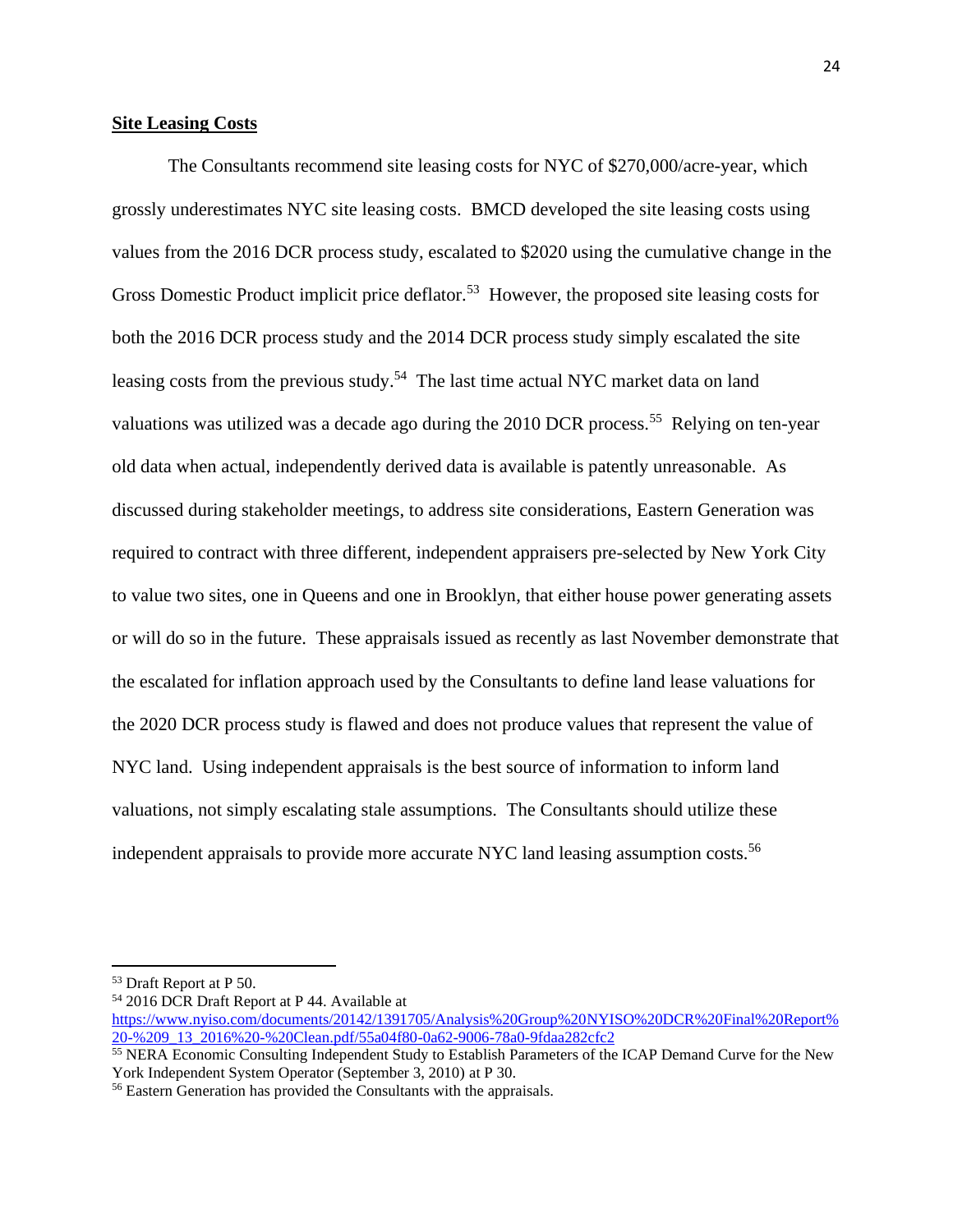#### iv. **Selective Catalytic Reduction Emissions Control Technology**

In the last DCR process, the consultants demonstrated that the Siemens SGT6-5000F5, the current peaking unit technology, without SCR would need a 2,500--hour annual operating limit on gas to meet the 100 tons/year annual NOx emissions threshold in moderate ozone nonattainment regions, *i.e.*, NYCA and the Zone G (Dutchess).<sup>57</sup> The operating limit on the GE Frame H Class unit without SCR that is being proposed by the Consultants as the proxy unit in this DCR process for the moderate ozone nonattainment regions is even tighter. The Consultants should thus continue to recommend that the proxy peaking plant for the Zone G-J Locality include SCR control.

This issue was thoroughly addressed in the last DCR process. In that process, the NYISO identified Zone G-Dutchess County as the proxy unit designation for the Zone G-J Locality.<sup>58</sup> While Zone G-Dutchess was identified as an attainment area, Zone G-Rockland was identified as a non-attainment area under the Nonattainment New Source Review program. Protestors argued to FERC that the proposed proxy peaking plant in the Zone G-J Locality (the Siemens unit) should not include SCR equipment because the 100 tons/year threshold could be met with an annual operating limit of 2,500 hours.<sup>59</sup> Rejecting this argument specific to the Zone G-J Locality in its 2017 DCR Order given the environmental composition of the areas in the subzone, FERC accepted the recommendation of the consultants, NYISO Staff, and the NYISO

<sup>57</sup> Docket No. ER17-386, New York Independent System Operator, Inc., Proposed ICAP Demand Curves for the 2017/2018 Capability Year and Parameters for Annual Updates for Capability Years 2018/2019, 2019/2020 and 2020/2021 (Nov. 18, 2016), Exhibit D, Analysis Group, Inc. et al., Study to Establish New York Electricity Market ICAP Demand Curve Parameters at 27.

<sup>58</sup> 2017 DCR Order at P 30.

<sup>59</sup> Docket No. ER17-386, *supra*, Motion to Intervene, Comments and Protest of the City of New York and Multiple Intervenors (Dec. 9, 2016) at P 25.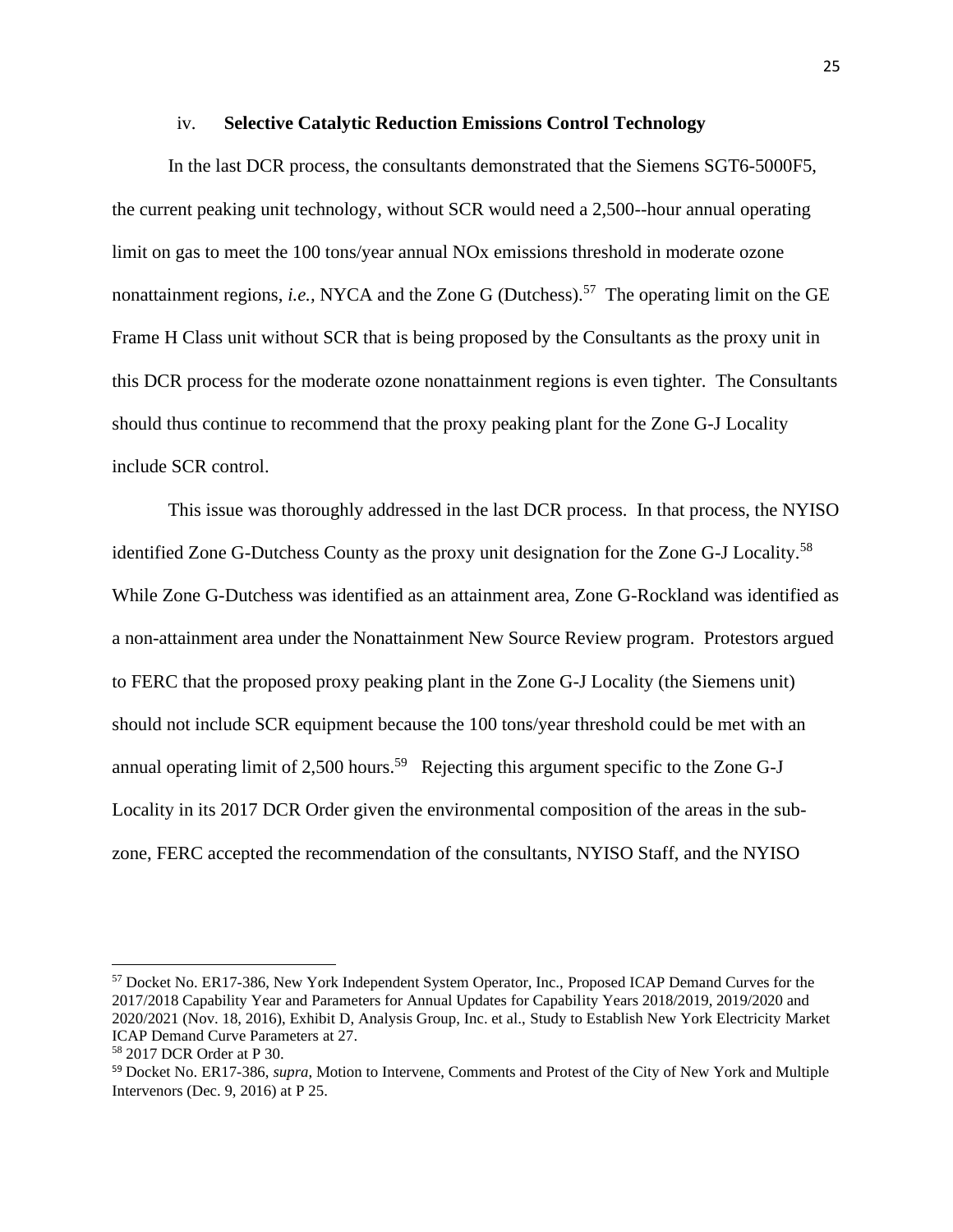Board of Directors that the proxy peaking plant in the Zone G-J Locality must include SCR

#### equipment, ruling:

With regard to protesters' arguments regarding NYISO's proposal to include SCR emissions controls in the peaking plant design for the G-J Locality ICAP Demand Curve, we note that the current ICAP Demand Curve for the G-J Locality is based on a peaking plant design with SCR emissions controls. We agree with NYISO and IPPNY that nothing has changed since the last ICAP Demand Curve reset that would reduce the need for SCR emissions controls in the G-J Locality. Rather, we agree with NYISO that, for the Rockland County portion of load zone G, a nonattainment area for purposes of New Source Review requirements with very restrictive [NOx] emissions thresholds, the peaking plant design must include SCR emissions controls. Furthermore, as NYISO explains, there are much higher [NOx] emissions rates that result from operating on a dual fuel peaking plant's alternative fuel source. *Because the G-J Locality includes a nonattainment area (the Rockland County portion of load zone G), NYISO appropriately concluded that the G-J Locality peaking plant design must include SCR emissions controls.* Moreover, as discussed further below, we accept NYISO's proposal to include dual fuel capability in the peaking plant design for the G-J Locality, which further supports the need for SCR emissions controls in the G-J Locality. Therefore, we find that there is sufficient evidence in the record to conclude that NYISO's proposal to include SCR emissions controls in the peaking plant design for the G-J Locality ICAP Demand Curve is just and reasonable.<sup>60</sup>

As was true in the last DCR process, Rockland County remains a non-attainment area and remains located within the Zone G-J Locality. Thus, that fact alone supports continuing to include SCR equipment on the proxy unit for the Zone G-J Locality.

Moreover, while the Consultants here have preliminarily recommended the GE H Class unit for the Zone G-J Locality, Tables 14 and 15 on page 28 demonstrate that the number of hours that the H Class unit operating on gas without SCR would be allowed to operate to meet the 100 tons/year threshold would be only 1,060 hours, 58% fewer hours than the Siemens SGT6-5000F5 unit without SCR would have been allowed to operate without SCR. Siting an H

<sup>60</sup> *Id*. at PP 30-31 (Emphasis added).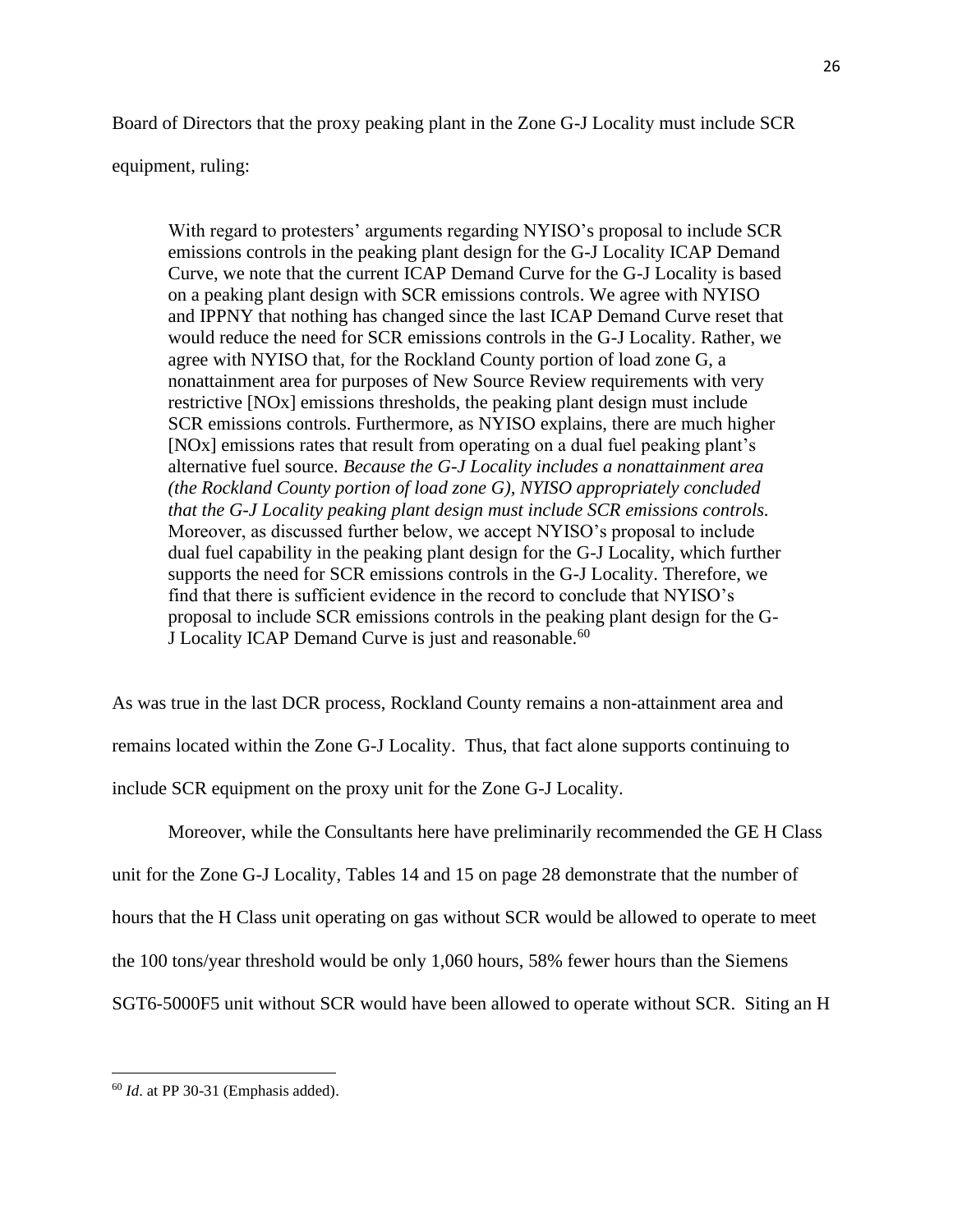Class unit without SCR in the Zone G-J Locality thus provides too little operating flexibility to ensure NYISO reliability needs are met. As FERC rejected the Siemens unit without SCR for the Zone G-J Locality in the last DCR process that could have satisfied the 100 tons/year threshold with a 2,500-hour annual operating limit, proposing a technology that would require an even lower annual operating limit here lacks merit.

Important regulatory changes since the last DCR process also must be taken into account. First, with the enactment of the CLCPA, 70% of electricity consumed in New York State must be produced by renewable resources by 2030. Most of the new resources that will be needed to meet this requirement will be intermittent, which is expected to result in increased reliance upon quick start, highly flexible resources to respond to variations in intermittent generation. Specifically, as the NYISO established in Power Trends 2020, "[t]o balance lower capacity factor, intermittent resources, and shorter-duration resources like energy storage, bulk power system operators will require a full portfolio of resources that can be dispatched in response to any change in real-time operating conditions to maintain bulk power system reliability. The ability to dispatch resources to reliably meet ever-changing grid conditions and serve New York's electric consumers *will always be paramount.*" 61

The current proxy peaking plant technology for the Zone G-J Locality – the Siemens SGT6-5000F5 unit with SCR – has an annual operating hour limit of 3,360 hours, meets the New Source Performance Standard for CO2 emissions, and therefore has much greater flexibility to meet the NYISO's growing requirement for highly flexible dispatchable resource production. It is important to recognize that the NYISO is working to enhance its market rules to incentivize

<sup>61</sup> *See* Power Trends 2020 at P 17, available at [https://www.nyiso.com/documents/20142/2223020/2020-Power-](https://www.nyiso.com/documents/20142/2223020/2020-Power-Trends-Report.pdf/dd91ce25-11fe-a14f-52c8-f1a9bd9085c2)[Trends-Report.pdf/dd91ce25-11fe-a14f-52c8-f1a9bd9085c2](https://www.nyiso.com/documents/20142/2223020/2020-Power-Trends-Report.pdf/dd91ce25-11fe-a14f-52c8-f1a9bd9085c2) (emphasis added).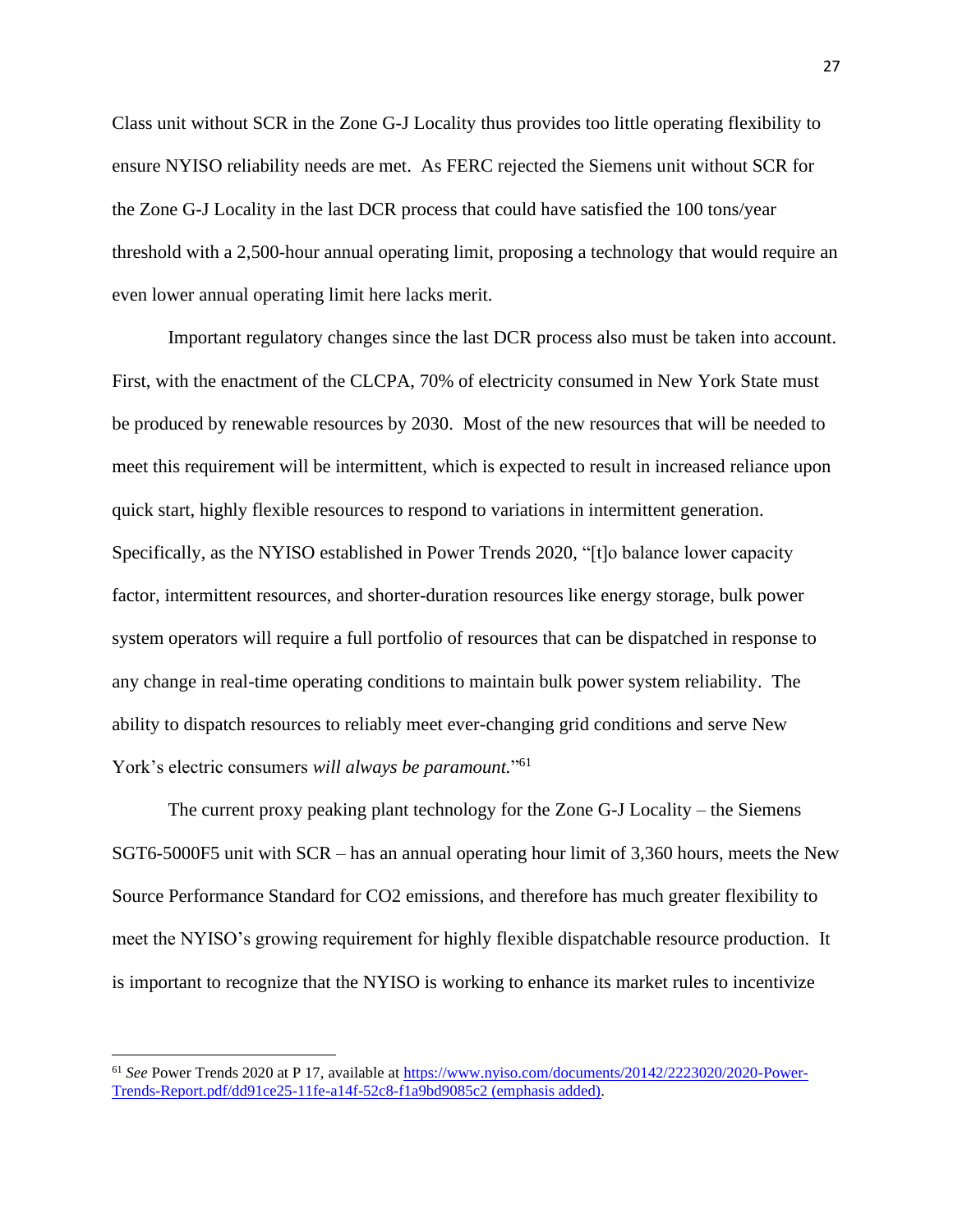highly flexible dispatchable supply.<sup>62</sup> Indeed, it has made this effort a fundamental part of its Grid in Transition initiative.<sup>63</sup> This effort will be for naught, however, if this DCR process produces reference price points that effectively preclude those resources from being developed.<sup>64</sup>

Given the Commission's past determinations and in light of the intervening developments since the last DCR process, resource adequacy considerations must drive the determination concerning SCR controls for the Zone G-J Locality proxy unit. Proposing a unit that requires an annual operating limit that is less than half of the annual operating limit that was rejected by the consultants, NYISO Staff, NYISO Board, and FERC in the last DCR process makes no sense. Therefore, the Consultants should recommend that the Zone G-J Locality proxy unit continue to include SCR equipment.

# **C. The Net EAS Revenue Model Developed by AGI Inappropriately Assumes Optimal Dispatch of the Peaking Plant Unit and Overstates Expected EAS Revenues.**

The Demand Curve reference point prices for the NYCA and each Locality are developed during the DCR process, and subsequent annual update process, by subtracting net EAS revenues from the proposed peaking plant's unit gross CONE. As demonstrated above, because changes in the system composition have not been taken into account, AGI has produced net EAS revenues that are artificially inflated. In addition to that fundamental flaw, the net EAS revenue model must accurately reflect the costs of operating the peaking plant when forecasting its

<sup>62</sup> *See* Draft 2020 Master Plan at PP 6-7, 22, and 24-35, available at

[https://www.nyiso.com/documents/20142/12800807/2020\\_Master\\_Plan\\_DRAFT.pdf/99c93bb9-b26e-d470-ce04-](https://www.nyiso.com/documents/20142/12800807/2020_Master_Plan_DRAFT.pdf/99c93bb9-b26e-d470-ce04-79f7cd37e5ed) [79f7cd37e5ed.](https://www.nyiso.com/documents/20142/12800807/2020_Master_Plan_DRAFT.pdf/99c93bb9-b26e-d470-ce04-79f7cd37e5ed)

<sup>63</sup> 2019 Reliability and Market Considerations for a Grid in Transition, available at [https://www.nyiso.com/documents/20142/2224547/Reliability-and-Market-Considerations-for-a-Grid-in-Transition-](https://www.nyiso.com/documents/20142/2224547/Reliability-and-Market-Considerations-for-a-Grid-in-Transition-20191220%20Final.pdf/61a69b2e-0ca3-f18c-cc39-88a793469d50)[20191220%20Final.pdf/61a69b2e-0ca3-f18c-cc39-88a793469d50.](https://www.nyiso.com/documents/20142/2224547/Reliability-and-Market-Considerations-for-a-Grid-in-Transition-20191220%20Final.pdf/61a69b2e-0ca3-f18c-cc39-88a793469d50)

<sup>&</sup>lt;sup>64</sup> See Potomac Economics 2019 State of the Market Report for the New York ISO Markets at P 1-2, available at [https://www.nyiso.com/documents/20142/2223763/NYISO-2019-SOM-Report-Full-Report-5-19-2020](https://www.nyiso.com/documents/20142/2223763/NYISO-2019-SOM-Report-Full-Report-5-19-2020-final.pdf/bbe0a779-a2a8-4bf6-37bc-6a748b2d148e?t=1589915508638) [final.pdf/bbe0a779-a2a8-4bf6-37bc-6a748b2d148e?t=1589915508638](https://www.nyiso.com/documents/20142/2223763/NYISO-2019-SOM-Report-Full-Report-5-19-2020-final.pdf/bbe0a779-a2a8-4bf6-37bc-6a748b2d148e?t=1589915508638) (emphasizing the need for competitive market signals to continue to be efficient as the system evolves in response to public policy initiatives).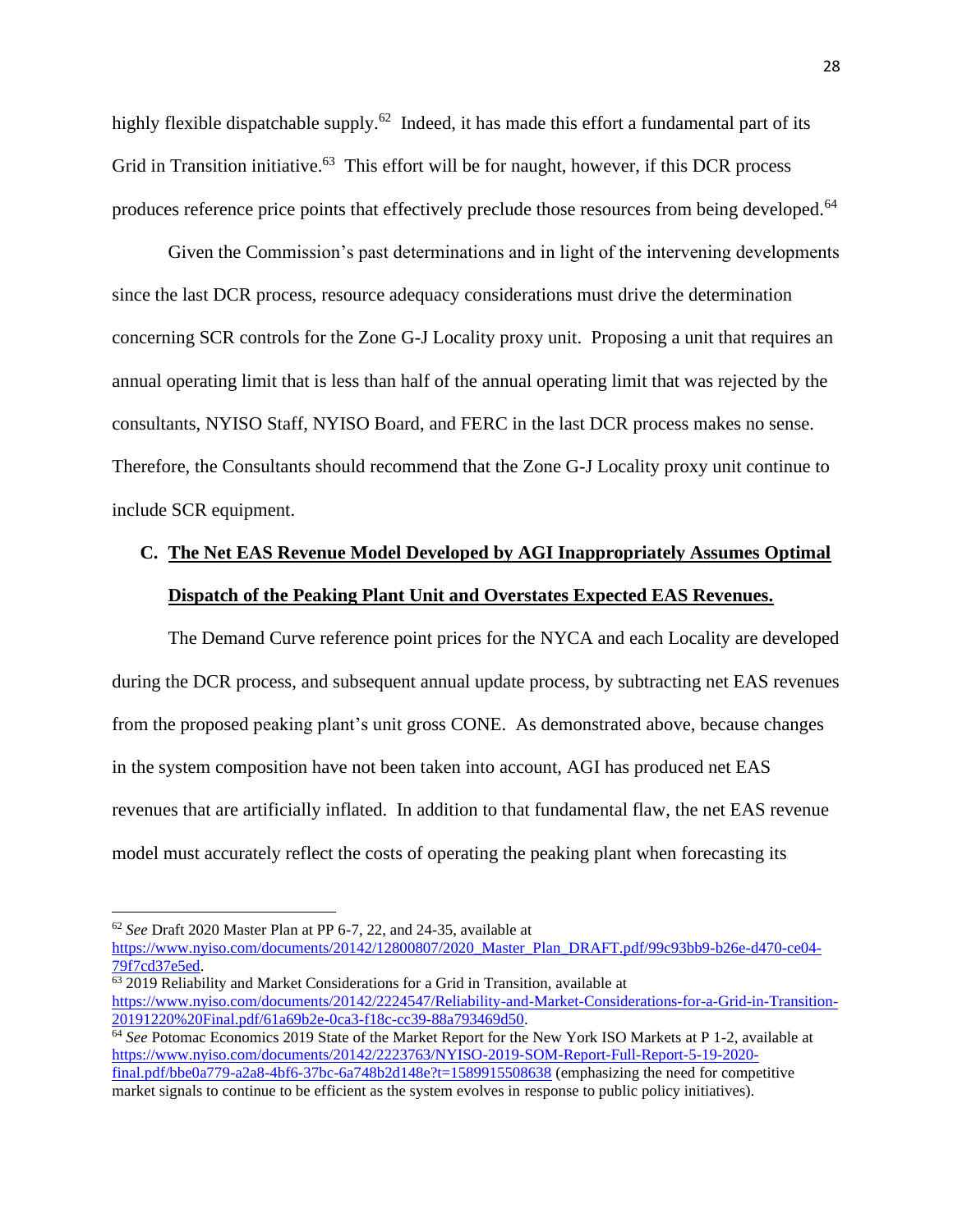dispatch and the associated revenues that will be available to it. However, the dispatch model developed by AGI overstates the EAS revenues that are assumed to be available to the proxy peaking plant because the model assumes optimal dispatch of the peaking plant.

Specifically, the "dispatch logic" used in the model presumes perfect foresight by first determining whether to commit the plant to supply energy or reserves in the day-ahead market ("DAM"), if it is profitable to do so, based on the assumed market offers.<sup>65</sup> In the real-time market ("RTM"), the model will use similar logic if there was no day-ahead commitment. If there was a day-ahead energy or reserve commitment, the model will allow the plant to buy out of the commitment if it is more profitable to do so. For example, if it is more profitable for the plant to buy out of a day-ahead reserve commitment to provide energy the model allows the plant to do so to further optimize revenues. Relying on this perfect foresight assumption, however, produces far higher revenues than a plant could reasonably expect to earn for several reasons.

To begin with, DAM offers are due before the gas prices are known, which causes significant risk to the peaking plant owner. For example, a plant could be scheduled on natural gas when it is uneconomic to run on gas, *i.e.,* if the price of gas in real-time is more than was anticipated when the DAM offer was submitted. To mitigate this risk, a competitive supplier will often include a risk adder (e.g., 5-10% of fuel price) into its DAM offer. This approach, and the associated cost, is consistent with the inclusion of risk and opportunity costs that are permitted in a generator's cost-based reference level.<sup>66</sup> However, this legitimate risk premium has not been accounted for in the net EAS revenue model developed by AGI which results in the

<sup>65</sup> Draft Report at P 81-82.

<sup>66</sup> *See* Section 9 of NYISO Reference Level Manual, available at [https://www.nyiso.com/documents/20142/2923301/rl\\_mnl.pdf/ae26885c-9f44-b0bb-11ab-e09ac2431c69](https://www.nyiso.com/documents/20142/2923301/rl_mnl.pdf/ae26885c-9f44-b0bb-11ab-e09ac2431c69)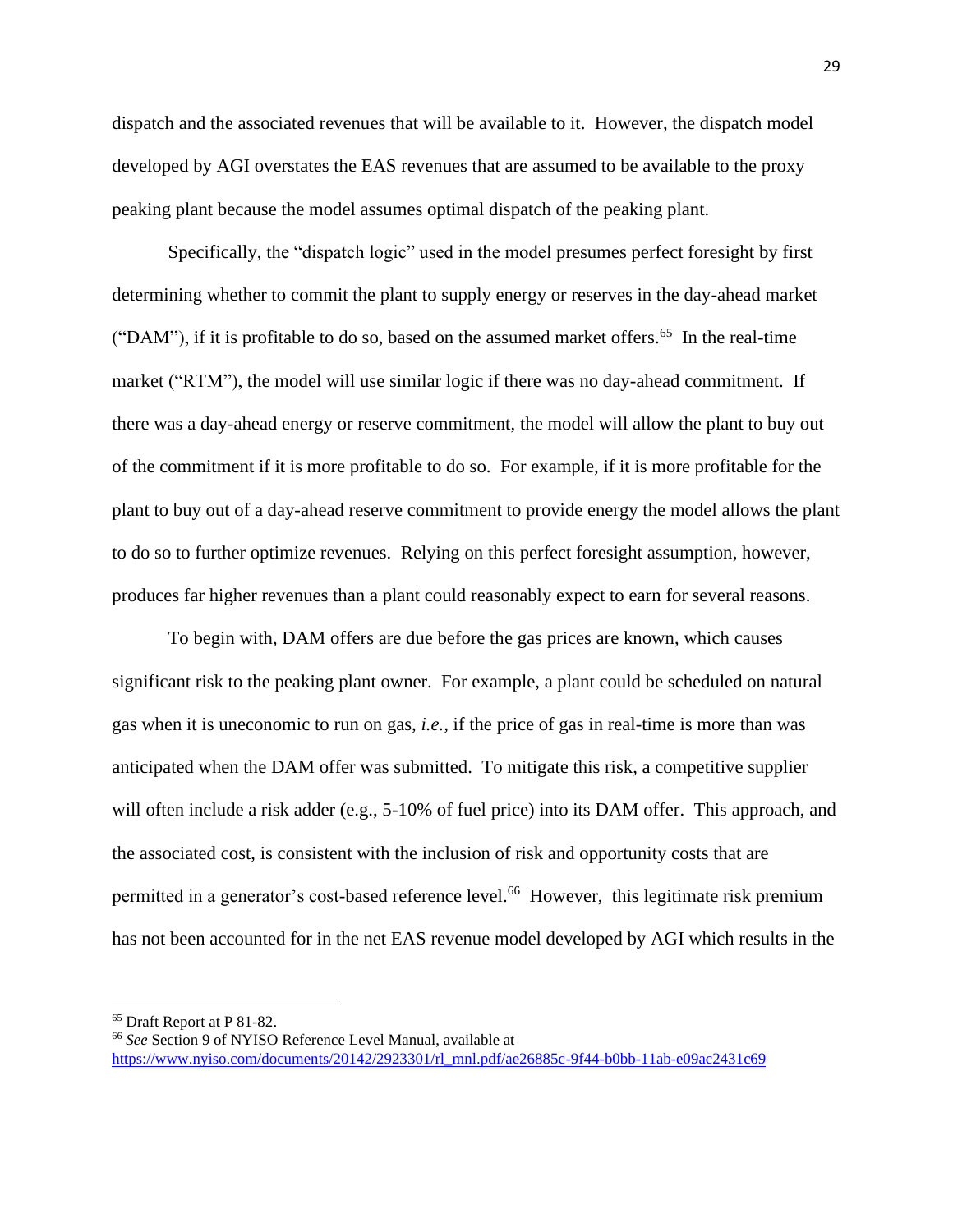model committing the peaking plant for more hours than would actually be expected. AGI should revise its model to include the risk adder to more accurately calculate the net EAS revenues available to a peaking unit.

Likewise, in the RTM, the net EAS model maintains a plant's ability to buy out of either DAM energy or reserve commitments, based on changes in RTM prices. The model assumes a flat real-time fuel premium for purchases in all operating hours throughout the year (i.e., 10% in Rest of State and Lower Hudson Valley, 20% in New York City, and 30% in Long Island) and the same percentage discount for sales, relative to day-ahead gas prices. These intraday premium/discounts are intended to reflect potential operating or other opportunity costs to securing (or not using) fuel in real-time and are incorporated into the RTM buy-out decisions for all plants. However, this simplified, flat percentage approach is likely to significantly overstate revenues in certain hours, especially during winter months when the gas market conditions cause far more substantial price difference in the DAM and RTM price. That is, when there is a substantial energy price spike in the RTM compared to the DAM it is often associated with a significant price spike in gas prices that the model is currently not designed to capture at all. These hours can significantly skew the model results thereby overstating annual revenues and, therefore, AGI must account for these gas price spikes in the net EAS revenue model.

Additionally, there are often operational flow order ("OFO") pipeline restrictions, especially in the winter months, that are also not accounted for in AGI's model. Because a plant can be penalized for being short of its day-ahead gas nomination when an OFO is in effect, plants often must manage their risk by over-procuring gas at high prices thereby resulting in an economic loss. Also, when a ratable OFO is in effect, gas flows are restricted to the same volume each hour, which could cause the plant to run at a loss in certain hours.